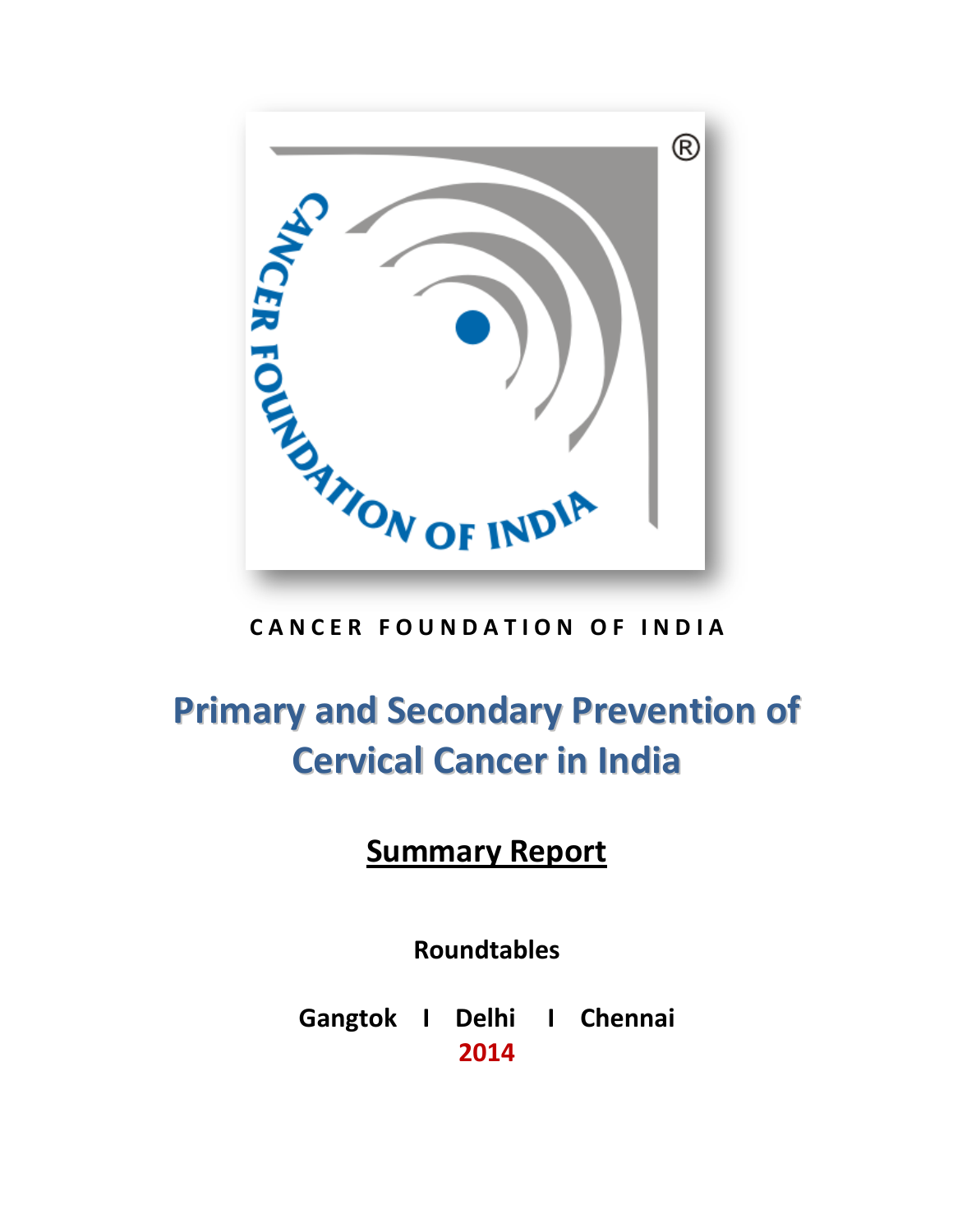### **BACKGROUND AND OBJECTIVES**

In compliance with the UN declaration on the prevention of Non-communicable diseases (September 2011), the Government of India launched National Programme for Prevention and Control of Cancer, Diabetes, Cardiovascular Diseases and Stroke (NPCDCS) by merging National Programme for Cancer ontrol (NPCC) with other non-communicable diseases. Furthermore, a GOI-WHO Biennial National Action Plan and Monitoring framework was also established in 2012-13 to prevent NCDs. Thus, India is fully committed to strengthen its health system to meet the objectives of global action plan as per suggested time-frame, which targets a 25% relative reduction in mortality from NCDs including cancer by 2025.

This indeed calls for a robust policy planning and implementation towards prevention and early detection of high risk cancers such as tobacco associated and HPV infection related cancers. While a comprehensive anti-tobacco policy and a proper legislation is already in place to curb tobacco usage, the country is yet to have a feasible national policy on primary and/or secondary prevention of cervical cancer.

The cancer of Cervix Uteri (Cervical cancer) is the most common cancer amongst women in India, accounting for over 123,000 new cases and more than 73,000 deaths annually. It is now well established that cervical cancer and its precursor lesions are caused by persistent infection by one or more high-risk HPV types. As per recent data the infection with HPV 16 and 18 accounts for over 80.0 % cervical cancer cases in India.

The identification of most common HPV types as etiological risk factors for cervical cancer has lead to the development of prophylactic vaccines against specific sets of HPV genotypes. Two prophylactic HPV vaccines are now available in the Indian market for preventing HPV infection and thereby reduce the risk of cervical cancer in women (Gardasil<sup>®</sup> and Cervarix<sup>®</sup>). These vaccines have been licensed in more than 120 countries for use in control of cervical cancer and 63 countries have also included HPV vaccination to girls in their national immunization programmes.

In India, HPV vaccines were licensed by Drug Controller General (DCGI) to be marketed in the country in 2008/09 on the basis of obligatory clinical trials in the country. Since the approval of DCGI, the HPV vaccines have undergone two major trials in the country. A demonstration (postlicensure) project on the HPV vaccination by PATH and ICMR in Andhra Pradesh and Gujarat (2009- 2010; 24000 girls) and another is an ongoing multi-centric trial on quadrivalent HPV vaccine by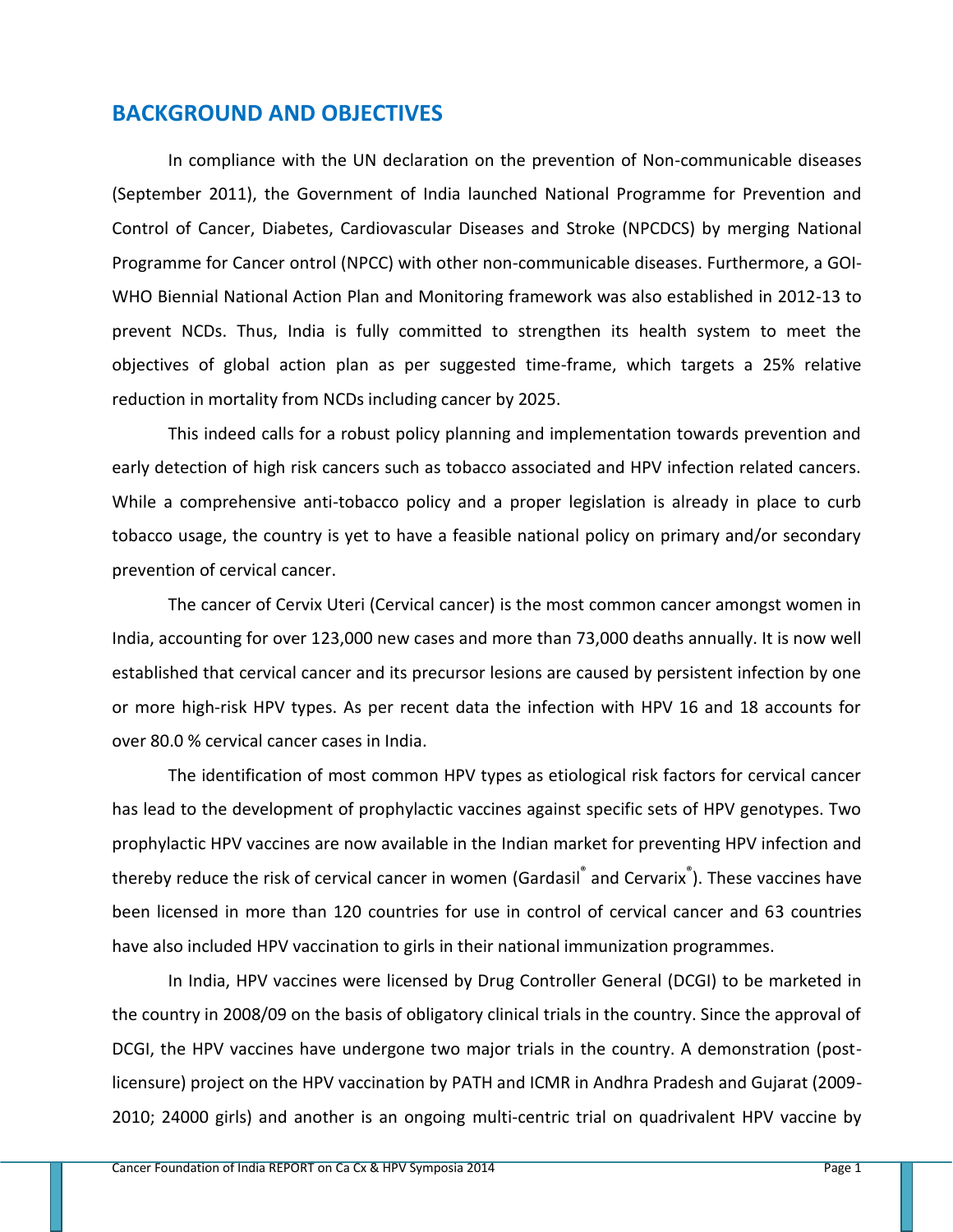IARC (WHO), Lyon, France, across 6 states at 9 different sites (20000 girls of 10-18 yrs; since 2009), which has shown very positive and promising results with regard to high acceptance of HPV vaccination by parents of girls, safety, immunogenicity and also efficacy of 2-dose being comparable to 3-dose regime (unpublished data).

In view of the positive field results from clinical and demonstration trials, it was expected that the licensing of HPV vaccines in India (a country with reported high rates of incidence and mortality of cervical cancer) would allow vaccination to become a preferred method of primary prevention of cervical cancer supplementing the proposed population-based screening programmes in the country. However, due to the death of a few girls among vaccinated cohort and alleged gross irregularities in the methodology of the demonstration (post-licensure) project by PATH/ICMR, the vaccines earned negative publicity in the media. This resulted into the suspension of all ongoing trials on vaccine with the appointment of an Expert Enquiry Committee by Govt. of India in April 2010 to look into the causes of the mishap. The said committee submitted its report in April 2011 to the Government stating that the reported deaths of the vaccinated girls were in no case related to the vaccine in the study.

Nevertheless, due to a continued tirade in the media against the vaccine and persistent silence in the matter from the Govt. of India created huge misgivings and misperception among the parents of girls as well as medical practitioners with regard to the safety of the vaccine as such. This has not only led to the decreased uptake of HPV vaccine in private health sector but also shown unwillingness in country's policy makers for its introduction in the public health care system.

It therefore, became imperative that an extensive advocacy and sensitization programme of medical specialists and those involved in health care policy development at the state and national level be carried out to appraise them with current scientific data on HPV vaccine and its importance in primary prevention of cervical cancer.

Keeping these objectives in view, 3 meetings at different locations in India were organized by Cancer Foundation of India. The venues of meetings were chosen mainly in the states where cervical cancer screening had been initiated as part of public health programme and probability of including HPV vaccination among girls looked more likely, such as the state of Sikkim (Gangtok) and Tamil Nadu (Chennai). Delhi was chosen a venue mainly to address to policy makers at the Central Govt. and others who influence the policy decisions at the central level.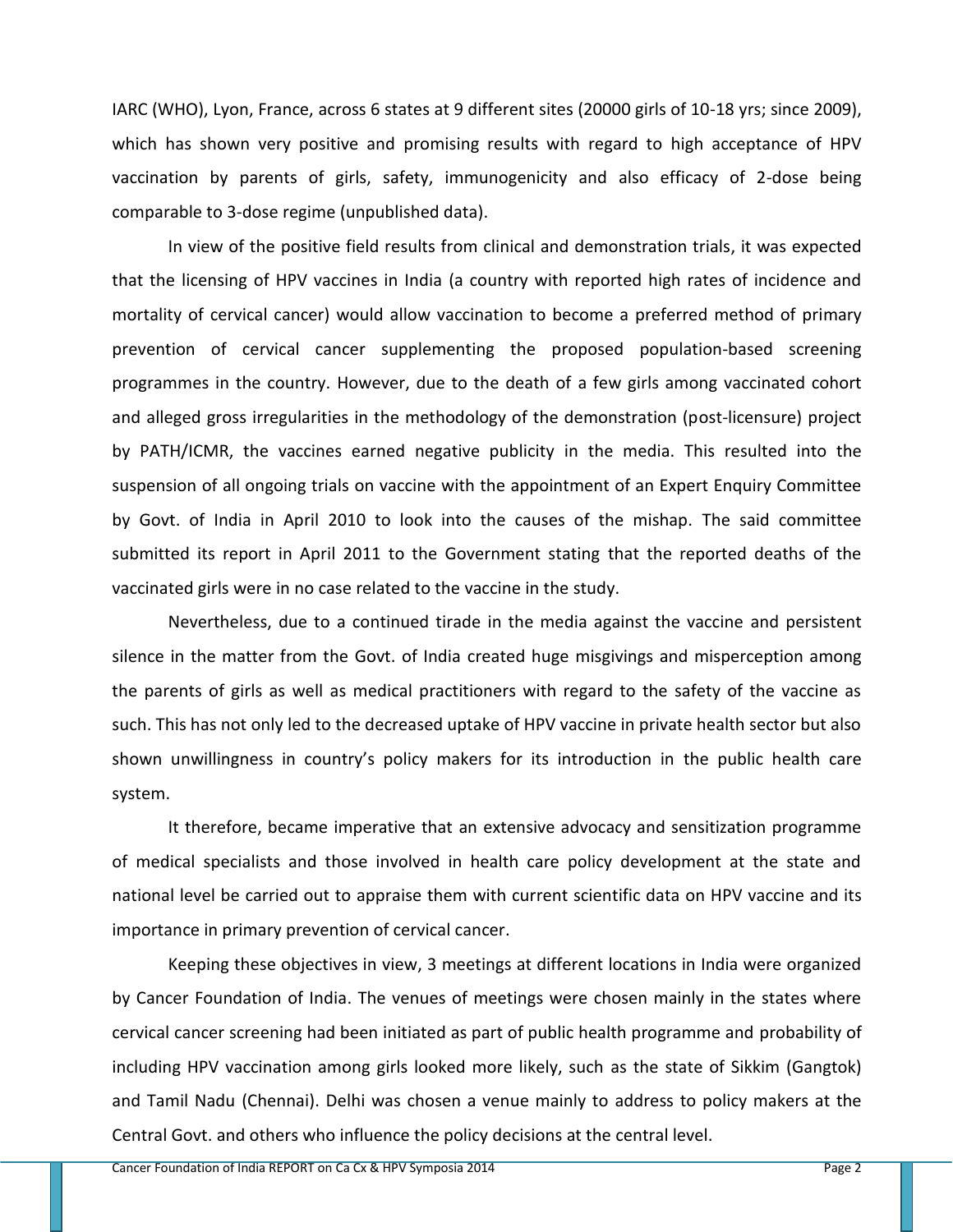### **MEETING AGENDA AND RESOURCE PERSONS**

*1. HPV Vaccine and Cervical Cancer Prevention* **GANGTOK** (Sikkim), July 5, 2014 at Hotel Mayfair

**Chief Guest: Dr. Kumar Bhandari** *DG cum Secretary Department of Health Care, Human Services and Family Welfare, Govt. of Sikkim*

#### **Cervical Cancer Prevention and the Role of HPV Vaccine**

**Dr. Partha Basu,** *Head, Gynecologic Oncology, Chittaranjan National Cancer* 

*Institute, Kolkata*

*(Presentated by Prof. Neerja Bhatla in the absence of Dr. Basu)*

#### **HPV Vaccine trials – Results from International Studies**

**Dr. Smita Joshi,** *Hirabai Cowasji Jehangir Med. Res.Ins. & Jehangir Clinical* 

*Dev.Centre, Pune*

#### **HPV Vaccine trials - Results from India**

**Prof. Neerja Bhatla,** *Dept. of Obs & Gyn., All India Institute of Medical Sciences, New Delhi*

### **HPV Vaccination in Asia, Africa and Latin America - Relevant leads for India**

**Dr. R. Sankaranarayanan,** *International Agency for Research on Cancer (WHO),* 

*Lyon, France (An Audio-Visual Presentation)*

### Panel discussion on **Relevance of HPV Vaccine in India**

Moderator: **Prof. Neerja Bhatla,** *Dept. Obs & Gyn., AIIMS, New Delh* Panel: **Prof. G.K.Rath,** *AIIMS, New Delhi,* **Prof. R.Mehrotra,** *Director, ICPO, Noida,* **Dr. Smita Joshi,** *HCJMRI & JCDC, Pune,* **Dr. Yogesh Verma,** *STNM Hospital, Gangtok,* **Dr. Eric Zomawia,** *Govt of Mizoram, Aizawl*

### *2. Recent Advances in Cervical Cancer Prevention*

**NEW DELHI,** November 14, 2014 at Taj Vivanta Ambassador Hotel

**Chief Guest: Dr. Jagdish Prasad** *Director General of Health Services, Government of India Ministry of Health & Family Welfare, New Delhi*

### **Guest of Honour: Dr. Ajay Khera**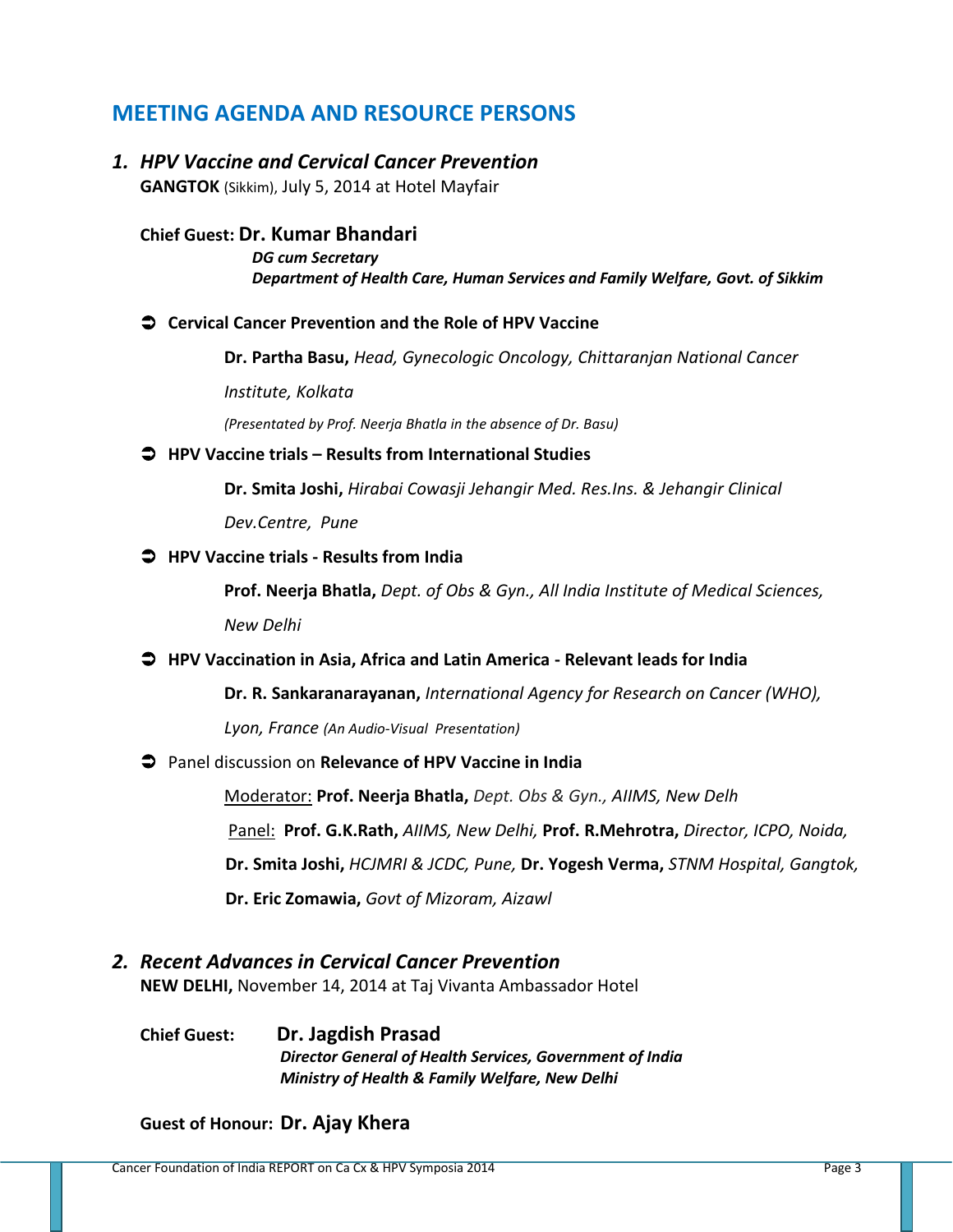*D C of Child Welfare and Immunisation programme National Health Mission, Ministry of Health & Family Welfare New Delhi*

**Comparative Efficacy of Screening Methods for Cervical Cancer** 

**Dr. Partha Basu,** *Head, Gynecologic Oncology, Chittaranjan National Cancer* 

*Institute, Kolkata*

**Strategic Planning of Cervical Cancer Prevention in India**

**Dr. Suchitra Pandit,** *President, Federation of Gynecological Societies of India* 

*(FOGSI)*

**Cervical Cancer Prevention: Looking to the future**

**Dr. Pakhee Aggarwal,** *Consultant, Obs & Gynecology, Fortis Hospital, New Delhi*

**HPV vaccination and Primary Prevention of Cervical Cancer**

**Dr. Smita Joshi,** *H.Cowasji Jehangir Med. Res.Ins. & Jehangir Clinical Dev. Centre, Pune*

**HPV Vaccines: Evidence from Clinical Studies from India**

**Prof. Neerja Bhatla,** *Dept. Obs & Gyn., All India Institute of Medical Sciences, New* 

*Delhi*

**Current Global Outlook of HPV Vaccination**

**Dr. Jerard M Selvam,** *Programme Officer, Non-Communicable Diseases,* 

*Department of Health, Tamil Nadu, Chennai*

*3. HPV Vaccine for Primary Prevention of Cervical Cancer*

**CHENNAI** (Tamil Nadu), December 9, 2014 at Taj Vivanta-Connemara Hotel

**Chief Guest: Padmabhushan Prof. Dr. V. Shanta** *Executive Chairman Cancer Institute (WIA), Chennai*

**Guest of Honour: Mr.M.S. Shanmugam, IAS**

*Project Director, Tamil Nadu Health Systems Project, Government of Tamil Nadu, Chennai*

**HPV Vaccine and Prevention of Cervical Cancer**

**Prof. Shalini Rajaram,** *Deptt. of Obs & Gyn, Guru Tegh Bahadur Hospital and UCMS, Delhi*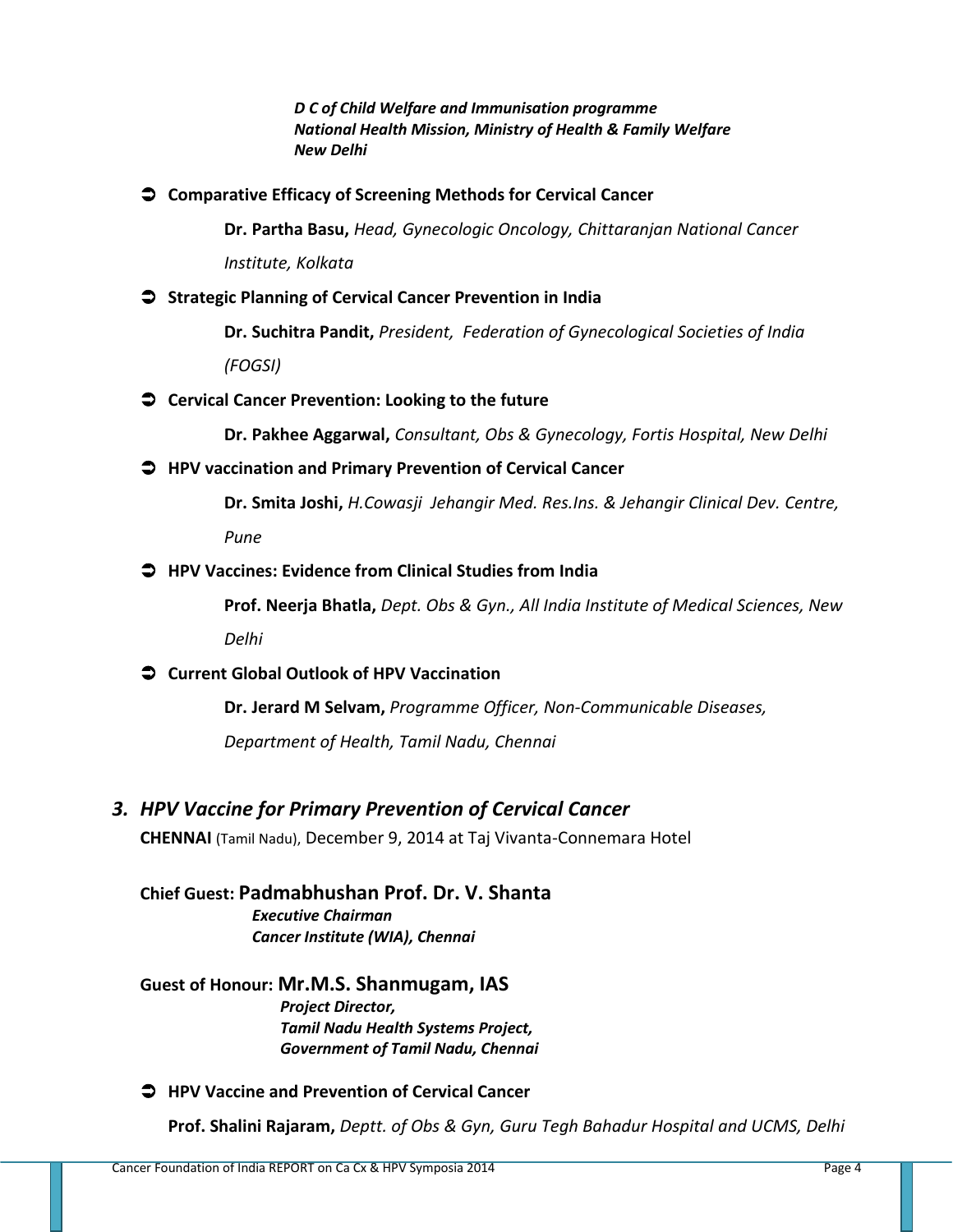### **HPV Vaccine Studies - Results from India**

**Prof. M R Pillai,** *Director, Rajiv Gandhi Centre of Biotechnology, Thiruvananthapuram*

**HPV studies from India**

**Prof. T. Rajkumar,** *Head, Deptt. of Molecular Oncology, Cancer Institute (WIA), Chennai*

**HPV Vaccination - Global Outlook** 

**Dr. Partha Basu,** *Head, Gynecologic Oncology, Chittaranjan National Cancer Institute, Kolkata*

### **Prospects and Prejudices of HPV Vaccines in India**

**Prof. Ravi Mehrotra,** *Director, Institute of Cytology & Preventive Oncology (ICMR), Noida, U.P.* 

#### **CHAIRPERSONS** (at Gangtok, Delhi and Chennai meetings)

- **Prof. G.K.Rath,** *Chief, Dr BRA Institute Rotary Cancer Hospital, AIIMS, New Delhi*
- **Prof. Ravi Mehrotra,** *Director, Institute of Cytology & Preventive Oncology (ICMR), Noida, U.P*
- **Prof. Maqsood Siddiqi,** *Chairman, Cancer Foundation of India, Kolkata*
- **Dr. Rupinder Sekhon,** *Sr. Consultant, Rajiv Gandhi Cancer Institute & Res. Centre, New Delhi*
- **Prof. Alka Kriplani,** *Head, Dept. Obs & Gyn., All India Institute of Medical Sciences, New Delhi*
- **Dr. D.K.Shukla,** *Head, Division of NCD, Indian Council of Medical Research, New Delhi*
- **Dr. Tanvir Kaur**, *Division of NCD, Indian Council of Medical Research, New Delhi*
- **Prof. B.C. Das,** *Former Director, ICPO (ICMR) and Amity University, Noida, U.P*
- **Dr. Ajay Khera,** *DC, Ch & Immunization, National Health Mission, Govt. of India, New Delhi*
- **Dr. Bhadrasain Vikram,** *Chief, Clinical Radiation Oncology, National Cancer Institute, USA*
- **Prof. V Sridevi,** *Head, Deptt. Of Surgery, Cancer Institute (WIA), Chennai*
- **Prof. Priya Abraham,** *Head, Deptt. Of Clinical Virology, Christian Medical College, Vellore*
- **Prof. Shalini Rajaram,** *Deptt. Of Obs & Gyn, Guru Tegh Bahadur Hospital and UCMS, Delhi*
- **Dr. R. Swaminathan,** *Head Deptt of Epid.& Biostatistics, Cancer Institute (WIA), Chennai*
- **Dr. Jerard M Selvam,** *Programme Officer, Non-Communicable Diseases, Department of Health, Tamil Nadu, Chennai*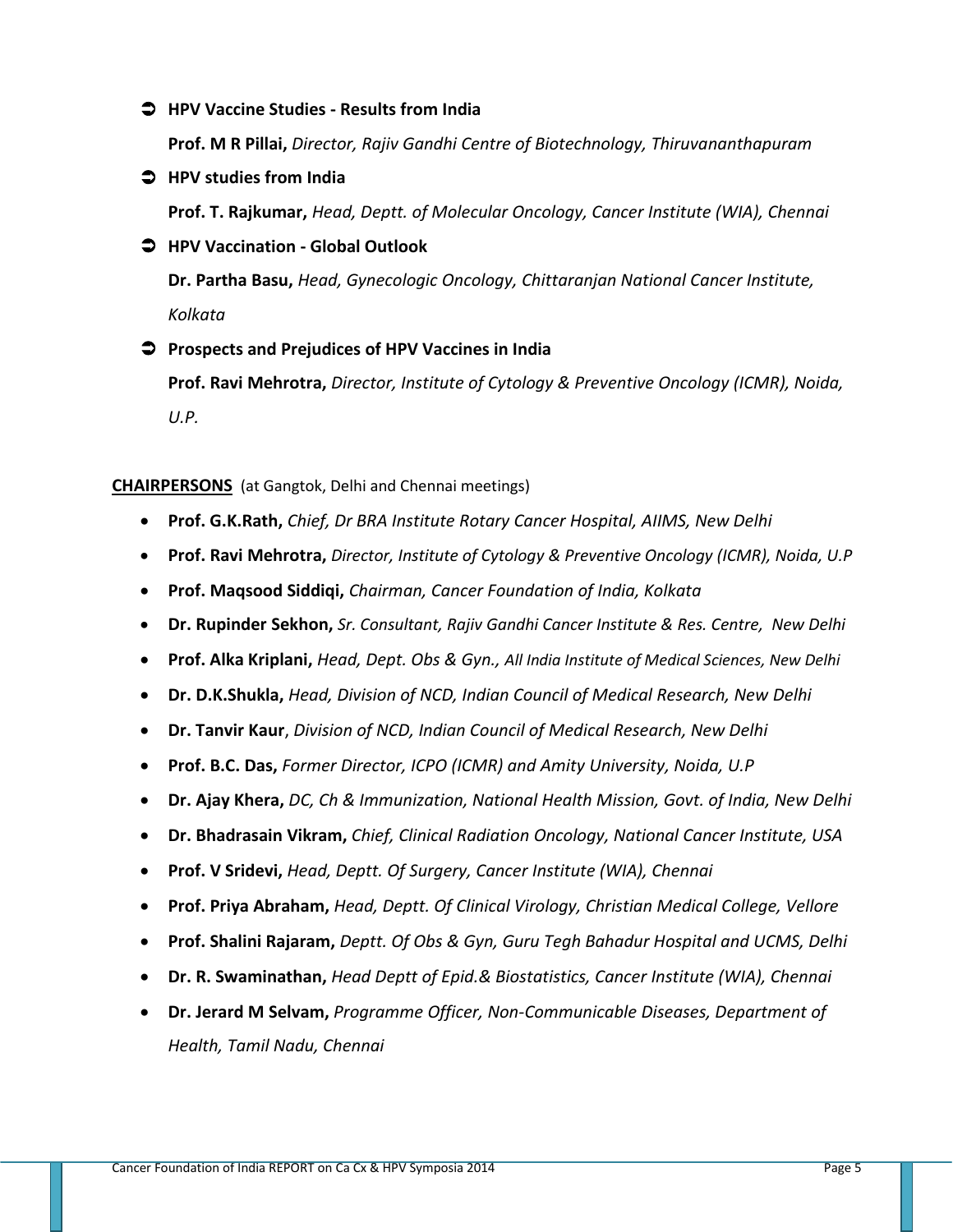### **PARTICIPANTS**

### **GANGTOK, July 5, 2014**

- **Govt. Representatives from NE States:** Representatives from the states of Arunachal Pradesh, Manipur, Meghalaya, Mizoram, Nagaland, and Tripura.
- **Govt. of Sikkim:** 16 high ranking officials from Department of Health Care, Human Services and Family Welfare including Health Secretary and Director, NHM
- **Academia:** Sikkim Manipal Institute of Medical Sciences, Gangtok

### **DELHI, November 14, 2014**

- **Govt. of India Representatives:** Director General of Health Services, Govt of India, MOHFW and DC of Child welfare and Immunisation programme, National Health Mission, MOHFW.
- **Representatives from related Govt. Departments:** Department of Health Research (DHR), ICMR, DBT.
- **International Health Organisation:** WHO India office, US Embassy, New Delhi, NCI
- **NGOs:** Cansupport, Public Health Foundation of India, Population Service International, Research Triangle Institute, Global Health Strategies,
- **Academia:** Hamdard University, Amity University, Noida

### **CHENNAI, December 9, 2014**

- **Govt. of Tamil Nadu representatives:** Project Director, TN Health Systems Projects and Deputy Director & State Programme Officer - NCD
- **Representatives from:** Cancer Institute (WIA), CMC, Vellore, Meenakshi Medical Centre, Kancheepuram,
- **NGOs:** Canstop, Christian Fellowship Community Centre, Ambilikkai, Jeevodaya, Karnataka Health Promotion Trust, Bangalore.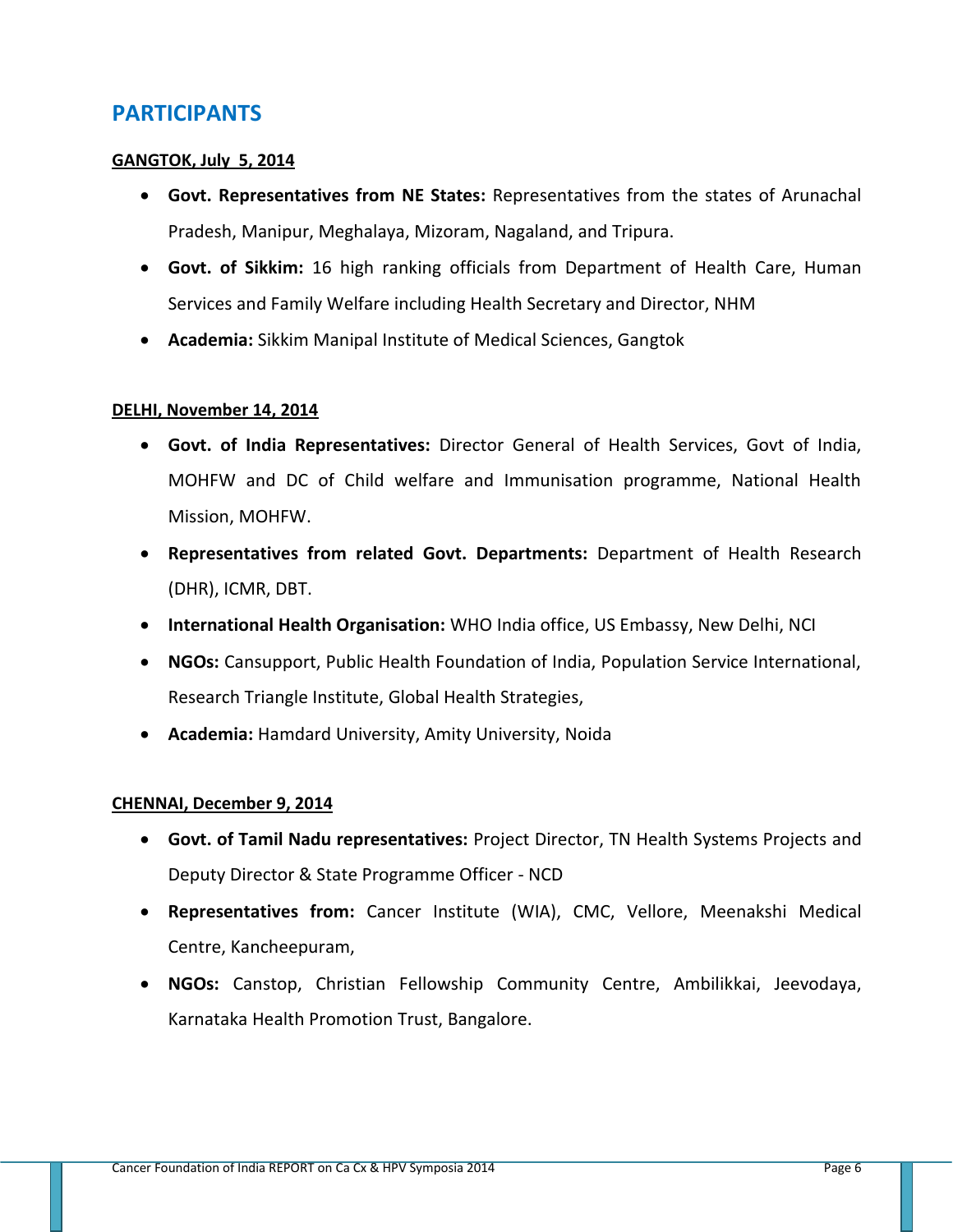### **SUMMARY OF PRESENTATIONS**

*Summary of selected presentations is given below in order to avoid repetition of subject content*

|                             | <b>Prof. Magsood Siddigi</b>              |
|-----------------------------|-------------------------------------------|
| <b>Welcome to Delegates</b> | <b>CHAIRMAN</b>                           |
|                             | Cancer Foundation of India (CFI), Kolkata |

Prof. Siddiqi welcomed the delegates on behalf of Cancer Foundation of India (CFI), at all the 3 venues of the Symposia. While welcoming the delegates in Gangtok, he stated that these meetings are being organized to *"provide a common forum to bring various stakeholders involved in search of methods and appropriate logistics for an effective cervical cancer control programme in the country. The stakeholders include the health care expert involved in policy development, those generating information on risk factors of the disease, the implementation scientists associated with the prevention in control and those who facilitate the capacity building of human resource required for countrywide prevention programme on cervical cancer".*

In the meeting at Delhi he said that an *"important aim of today's meeting is to discuss some of the new results emerging from HPV vaccination trials in India as well as the universal verification of its safety and efficacy in primary prevention of cervical cancer. While a few state governments in the country have initiated population based cervical cancer screening among adult women and more are likely to follow, the CFI strongly feels that it is time that the government should have a fresh look on the question of introducing HPV vaccination of girls under the public health care delivery system".* He further pleaded with the DGHS who was present in the meeting being the Chief Guest, that *"In view of more than 120 countries having approved the vaccine and more than 60 countries where HPV vaccination has been included in their national immunization agenda…it is time we adopt more proactive and pragmatic approach towards prevention of cervical cancer and take necessary steps to include HPV in universal immunization programme at least in the states who wish to undertake with their own resources".*

Prof. Siddiqi also assured the participants in Chennai meeting that the fears created by the media on the safety of HPV vaccines *"due to the death of few girls among vaccinated cohort in the demonstration project by Path / ICMR in Andhra Pradesh and Gujarat"* have been negated by the *"Government of India appointed expert committee which did not find any relation of HPV vaccine with the reported deaths in the study".*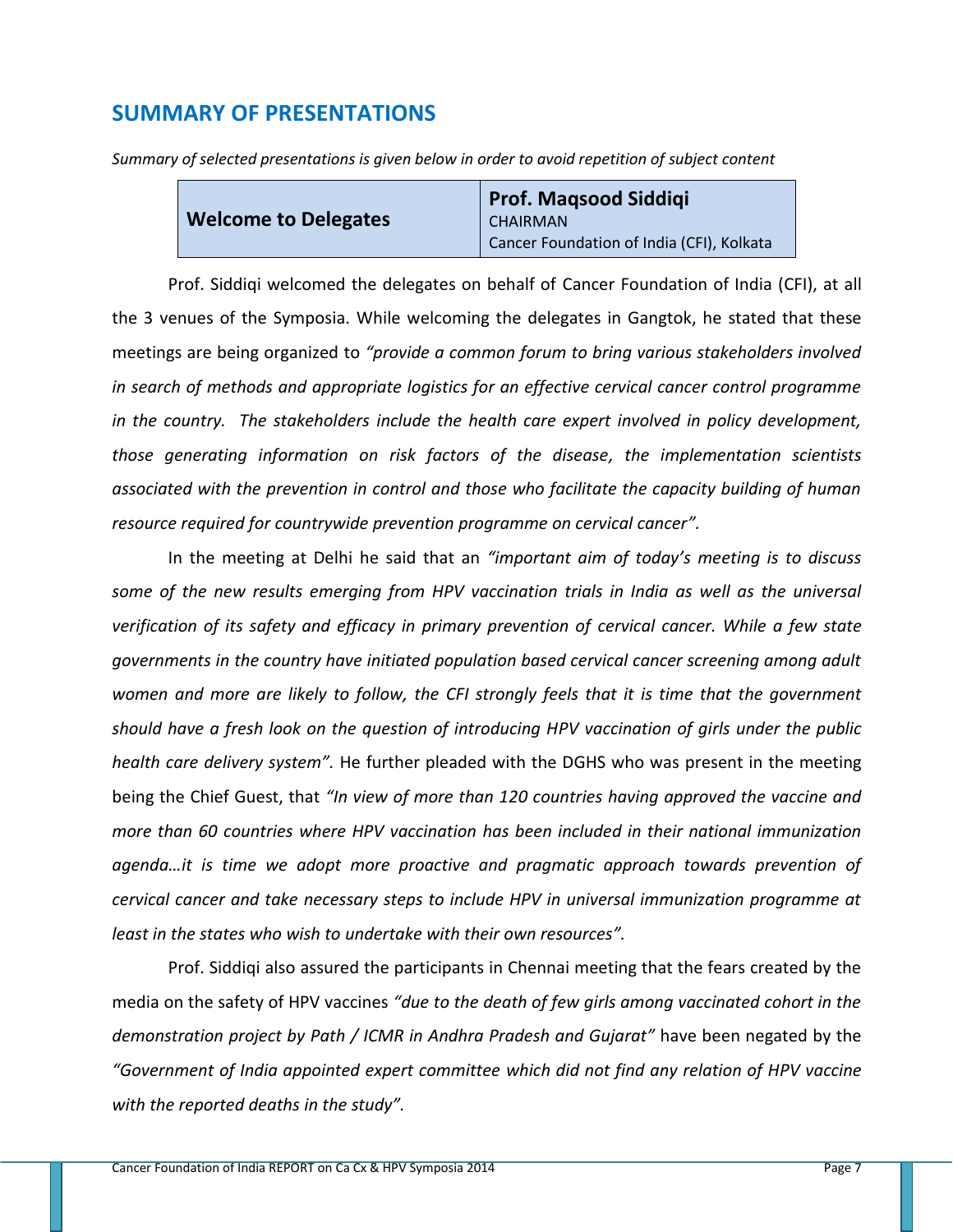|                           | Dr. Ajay Khera                                                      |
|---------------------------|---------------------------------------------------------------------|
| <b>Guest of Honour</b>    | DC, Child Health & Immunisation                                     |
| (Delhi, November 9, 2014) | Govt. of India, Ministry of Health and Family Welfare,<br>New Delhi |

Dr Khera began his address by extending a "*very warm welcome to all of you, on behalf of the Ministry of Health and Family Welfare"* and expressed his appreciation *"for organizing such an important meeting"*. He described the success of National Health Mission programme as well as the universal immunization programme which has resulted in "*improving the child survival as well as the (reduction in) maternal mortality"* in the country. Dr. Khera while discussing the possibility of introducing HPV vaccine in the UIP said "*today our UIP programme is Child centric program. It basically tries to address the issues around child mortality that's why you find most of the our UIP vaccines are focused around child under 5, but I think it is high time that we need to talk about a kind of vaccine in a life cycle approach may be the vaccine in the adolescents, even the vaccine in the elderly population and I think there has been a lot of discussion happening around it, and HPV vaccine could be one of the potential candidates in coming days when we will talk about the adolescent health or when we talk about improving the school health system in the country".* 

He also expressed hope that "*we should be able to take the agenda of HPV vaccine at right place through the system of NTAGI and then it may be in the coming years, you know, (it may) become a universal programme"*.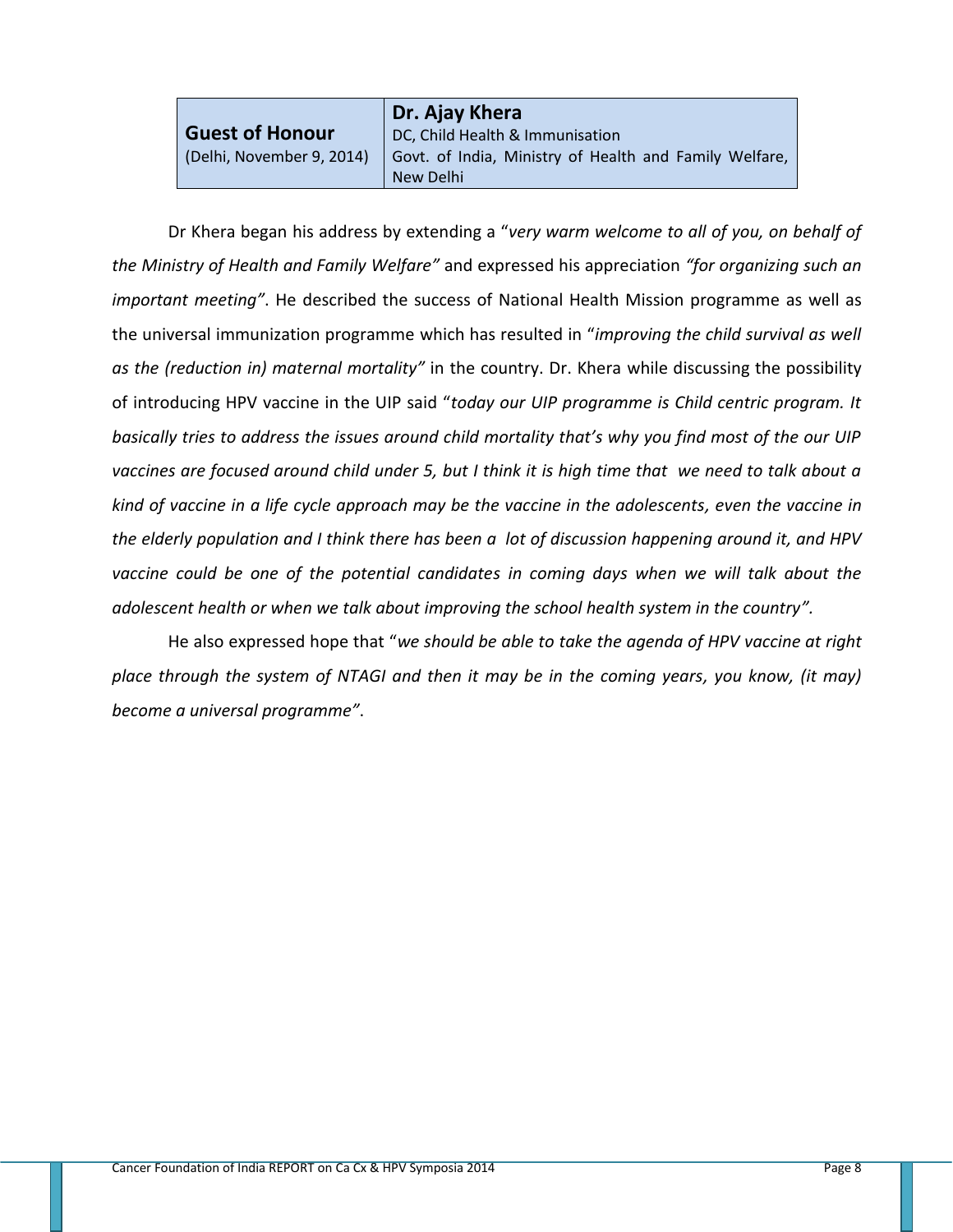### **Chief Guest**  (Delhi, November 9, 2014)

**Dr. Jagdish Prasad** Director General of Health Services (DGHS) Govt. of India, Ministry of Health & Family Welfare New Delhi

Dr. Prasad began his address by describing the problems of NCD globally as well as in India. With regard to the burden of cervical cancer he said *"today, the cervical cancer is the 2nd most common killer for women after breast cancer. All of you are well aware that in the whole world we have more than 5,27,000 new cases per year of cervical cancer and 2,27,000 patients die each year. And if you consider the Indian burden, of the 1,20,000 cervical cancer each year, about 70,000 patients die, which is a huge number and the 5 year survival is not more than 50%...so the time has come to realize that the cost of the prevention is hardly anything compared to the treatment cost and the life of the patient"* He talked of a forthcoming meeting of Government of India formed committee of gynaecologists where the question of HPV vaccine will be discussed.

Dr Prasad very candidly touched upon the HPV vaccine controversy and said *"and we know that a question was raised by a Member of Parliament that cervical cancer vaccine is causing some problem but when we got it investigated by the ICMR it was found that it is false. It was not because of the cervical cancer vaccine, it was something else".* Dr. Prasad, next made the most important statement on HPV vaccine, almost amounting to a policy announcement that *"recently as a technical adviser to the Government of India, I have permitted the Sikkim government (that) they can give the vaccine to (girls in) their own state".* **He further stated that** *"I have also taken the technical decision that any state which asks me for the permission (will get it) because all of us know that in private sector they (are) already using the vaccine".*

While underscoring the commitment of Government of India in controlling cervical cancer, he discussed the programme under which cervical screening has begun in 100 districts in the country and more districts are to be added soon. He invited NGOs, Gynaecologists FOGSI to come forward and help the government in cervical cancer screening by stating *"I want that you people organize and tell us that you adopt one district or even half district, even 5 lakh population and that you'd do the screening for us and it will be helpful for people (and) also for the country".* With this Dr. Prasad again highlighted that HPV vaccine can be introduced by states at their cost by stating that *"the Government of India will take time to put it in Universal Immunization Programme, but if the states who have money can use the vaccination, we have no problem".* 

In the end Dr. Prasad expressed hope that *"this symposium will give some feedback to Government of India to take further steps".*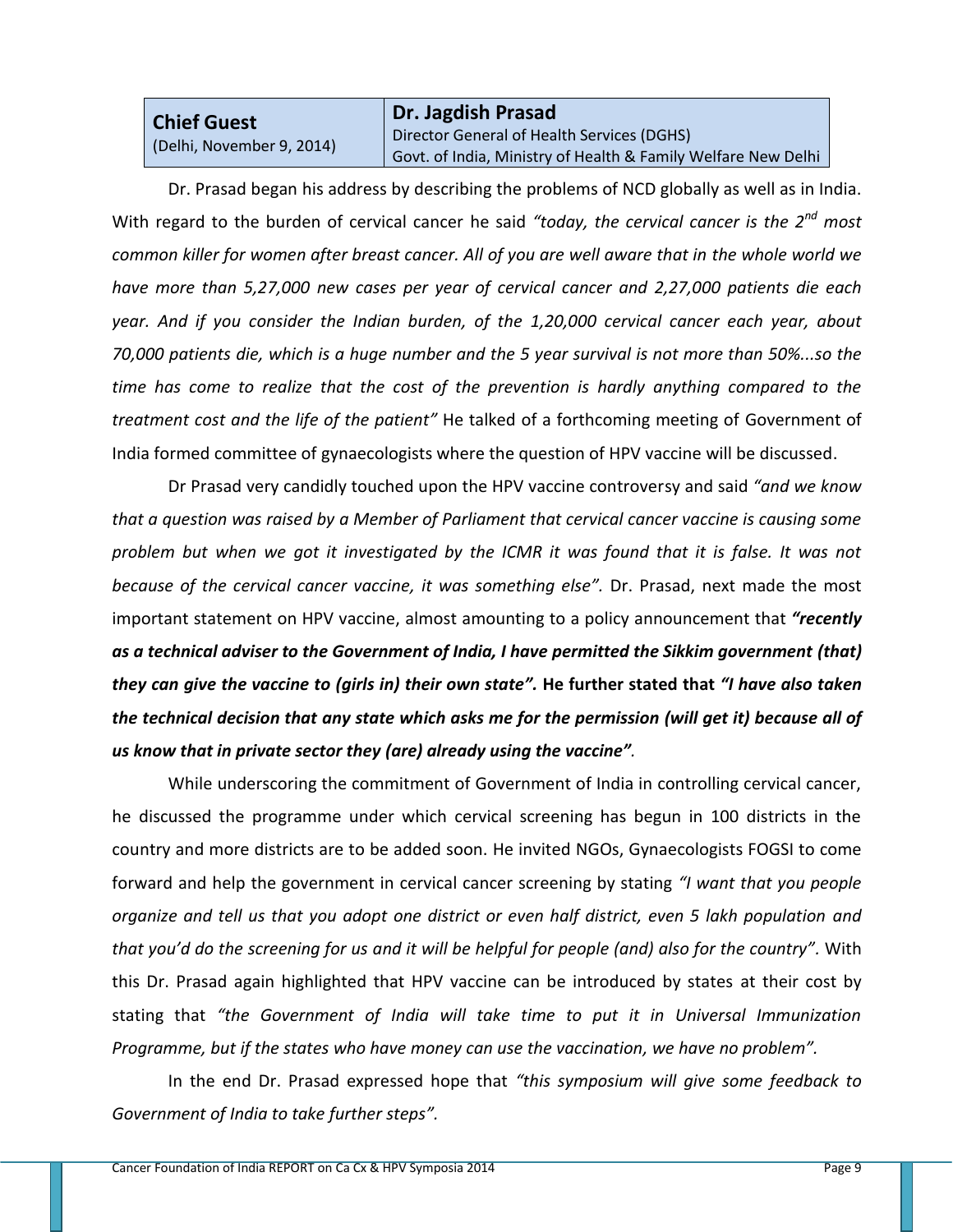| <b>TOPIC</b>                   | <b>SPEAKER</b>                 | <b>CHAIRPERSON</b>                 |
|--------------------------------|--------------------------------|------------------------------------|
| <b>HPV Vaccines: Evidence</b>  | <b>Prof. Neerja Bhatla</b>     | Prof. G.K.Rath                     |
| from Clinical Studies in India | Dept. Obs & Gyn.,              | Chief, Dr BRA Institute            |
| (Gangtok, July 5, 2014)        | All India Institute of Medical | <b>International Rotary Cancer</b> |
|                                | Sciences, New Delhi            | Hospital, AIIMS, New Delhi         |

Prof. Bhatla made a comprehensive review of HPV infection epidemiology and type distribution in India. Presenting results from her own research group and collaborators, she emphasized that 84.1 % of cervical cancers can be prevented through HPV vaccination in India as against commonly believed estimate of only 70%. She presented results from a multi-centric study on bivalent vaccine among healthy Indian women, showing good acceptance and compliance, safety and immunogenicity. Prof. Bhatla also described the results from a large demonstration project (2009-2010; 24,000 girls) in Khammam district of Andhra Pradesh and Vadodra district in Gujarat on girls aged 10-13 yrs showing a high 3-dose compliance (89.9 and 78.1 % respectively) and positive acceptance of HPV vaccination by parents of girls with the understanding that the vaccine protects from cervical cancer. Non-acceptance was mainly for the lack of education about the programme. Preliminary results from another major multi-centric trial of HPV vaccine in India (20,000 girls, age 10-18 yrs), the 2 dose-vs-3 dose trial by IARC (WHO) on quadrivalent vaccine were also discussed in detail. Despite suspension of the project mid-way due to ICMR's order, early results from the trial evidently show that all doses are immunogenic and levels after 36 months are several-fold higher than natural infection. The frequency of HPV type 16/18 in 3 dose vaccinated girls was 0.8 % compared to 2.7 % in unvaccinated girls. The study also shows that the 2-dose vaccination regime is comparable to immunogenic response of the 3-dose regime. In conclusion, Prof Bhatla advised that along with secondary prevention, HPV vaccination is an important complimentary strategy for prevention of cervical cancer in the country. To achieve this, however, the misconceptions and misperceptions must be cleared and awareness is improved among common people, she added.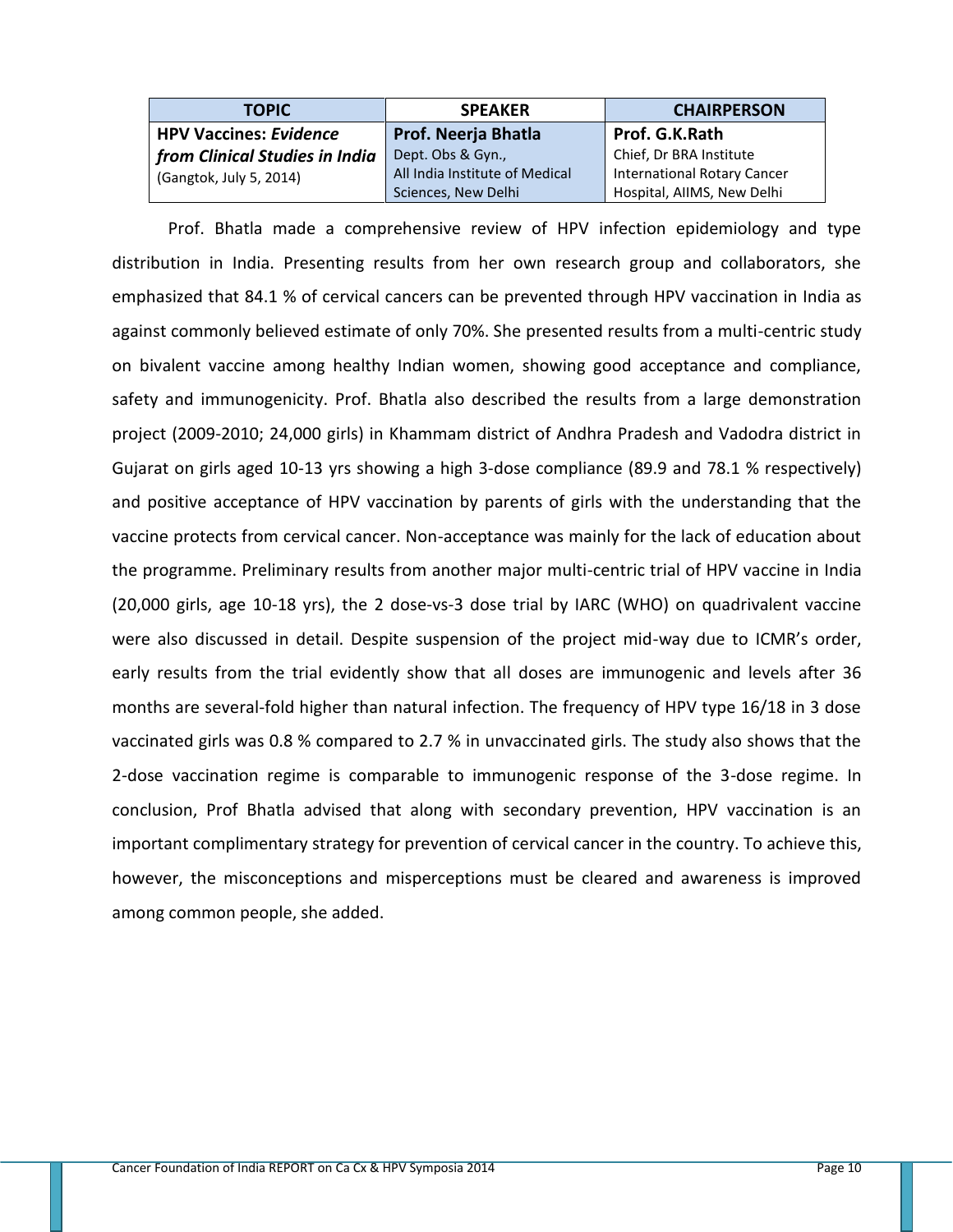| <b>TOPIC</b>                       | <b>SPEAKER</b>                | <b>CHAIRPERSON</b>               |
|------------------------------------|-------------------------------|----------------------------------|
| <b>HPV Vaccine Trials: Results</b> | Dr. Smita Joshi,              | Prof. Magsood Siddigi            |
| from International Studies         | Hirabai Cowasji Jehangir Med. | CHAIRMAN                         |
| (Gangtok, July 5, 2014)            | Research Institute & Jehangir | Cancer Foundation of India (CFI) |
|                                    | Clinical Dev.Centre, Pune     | Kolkata                          |

Dr. Joshi began her lecture by presenting the background information on HPV vaccine, its production using DNA recombinant technology and the proposed mechanism of protection it provides from infection. She followed it up with a detailed description of the results from the well known FUTURE I, FUTURE II, PATRICIA and Costa Rica trials on the efficacy and safety of quadrivalent and bivalent HPV vaccines – the immune response results of these vaccines and the immuno bridging studies between different age groups of girls and women. She also discussed the studies on quadrivalent vaccine which showed its efficacy in women aged 24-45 yrs who were not infected with relevant HPV types at enrolment. She apprised the audience with Costa Rica trials and those in Canada and Germany which showed HPV vaccine efficacy of fewer than 3 doses by demonstrating antibody response in 2 dose comparable to 3 dose vaccine up to 4 years. She also talked of SAGE (WHO) recommendations that 2 dose vaccine at an interval of 6 months can be given to girls below 15 yrs, while 3-dose regimen be continued in cases of girls above 15 yrs and in immune-compromised girls. Dr. Joshi presented results of HPV vaccine on HIV infected girls showing that HPV vaccine is safe and immunogenic in such cases. A recent report from US National Health and Nutrition Survey was cited showing a drop in prevalence of HPV infection among girls of 14-19 yrs of age from 56 % in 2003-06 to 5.1 % in 2007-10. She validated her support for HPV vaccination by referring to the results from long-term follow up studies of about 10 yrs showing that antibody titre against HPV 16 and 18 VLP remained several fold higher above natural infection level in vaccinated individuals. Dr. Joshi concluded her talk by stating that 217,786 girls have received vaccination in 14 countries under 21 school and health-clinic-based programmes under Gardasil Access scheme between 2009 and 2013.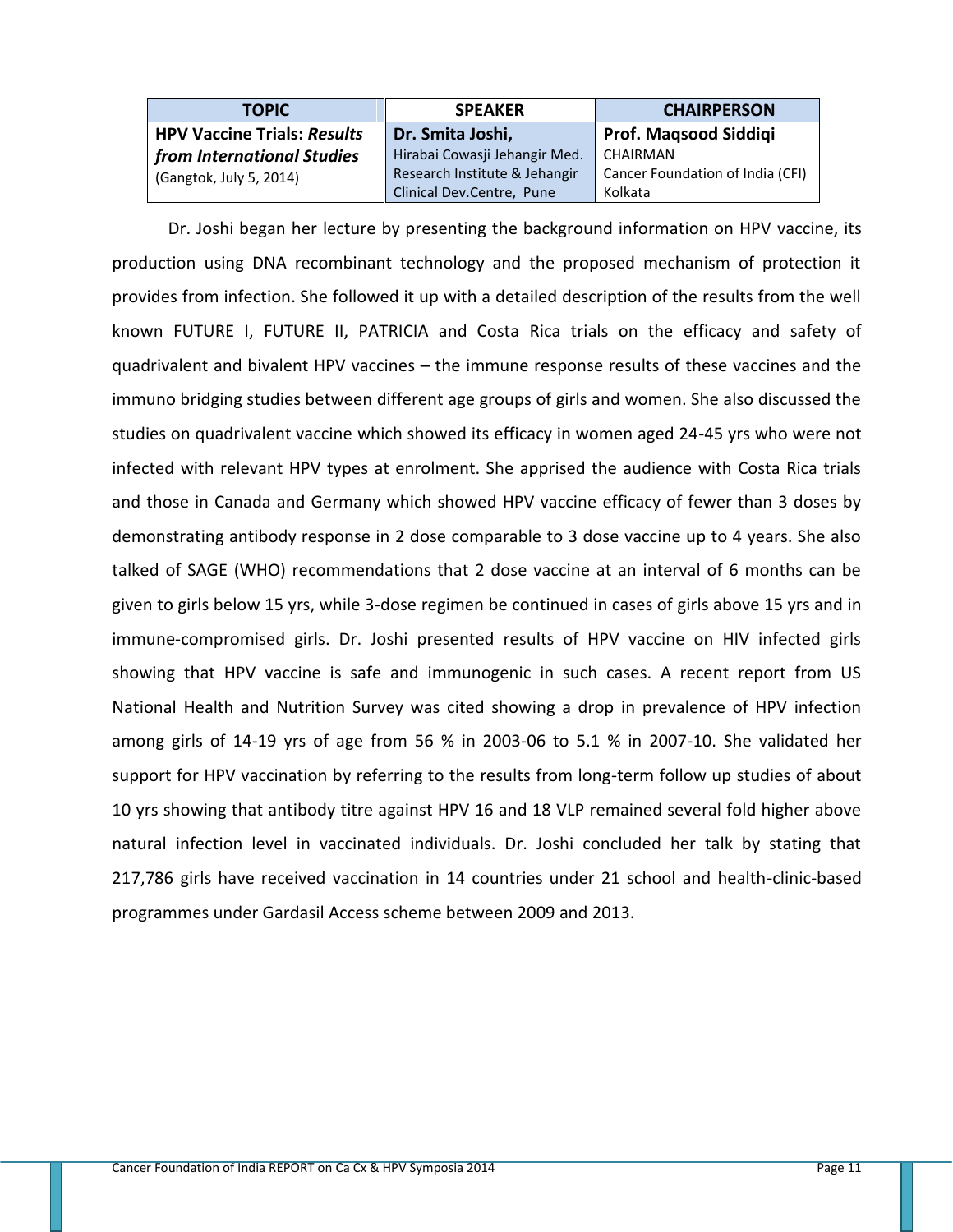| <b>TOPIC</b>                                                               | <b>SPEAKER</b>                                                                                    | <b>INTRODUCED BY</b>                                    |
|----------------------------------------------------------------------------|---------------------------------------------------------------------------------------------------|---------------------------------------------------------|
| HPV vaccination in Asia, Africa                                            | Dr. R. Sankaranarayanan,                                                                          | Prof. Maqsood Siddiqi                                   |
| and Latin America - Relevant<br>leads for India<br>(Gangtok, July 5, 2014) | International Agency for<br>Research on Cancer (WHO),<br>Lyon, France<br>(Video recorded Lecture) | CHAIRMAN<br>Cancer Foundation of India (CFI)<br>Kolkata |

Dr. Sankaranarayanan while describing the high incidence and mortality rates of cervical cancer in India expressed his disappointment over the laid-back approach towards its prevention strategy in the country. He articulated his view by showing data where some of the small countries in Africa, Asia and Latin America have initiated national programmes of screening and HPV vaccination for prevention of the disease. He outlined the risk factors for cervical cancer and highlighted the primary prevention through HPV vaccination. He described in detail the 62 countries where HPV vaccination has been included in their national immunization agenda. Dr. Sankaranarayanan was categorical in asking as to why India is not stepping ahead with nationwide primary and secondary prevention programme of cervical cancer when Asian and African countries like Bhutan, Malaysia and Rwanda have gone ahead with HPV vaccination and screening successfully since 2009/2010. He described in detail the vaccination programme in Malaysia and expressed appreciation of the firm and pragmatic stand taken by its government despite antivaccine movements similar to what we have in India. Dr. Sankaranarayanan presented results from IARC multi-centric trial on HPV vaccine in India (2 dose-vs-3 dose trial since 2009) which shows highly promising results with regard to safety, immunogenicity and efficacy of 2-dose being comparable to 3-dose regime. On the basis of results from various trials globally where similar results were obtained by default, 7 countries have included 2-dose regime in their national immunization programme. He referred to the Australian vaccination programme since 2007 which is already showing decline in cervical cancer incidence. Finally, he advised that in view of the available international and national evidence, it would be highly rational and pragmatic for India to start HPV vaccination for girls of 9-13 yrs of age along with population-based screening using HPV detection method for women above 35 yrs in its cervical cancer prevention programme.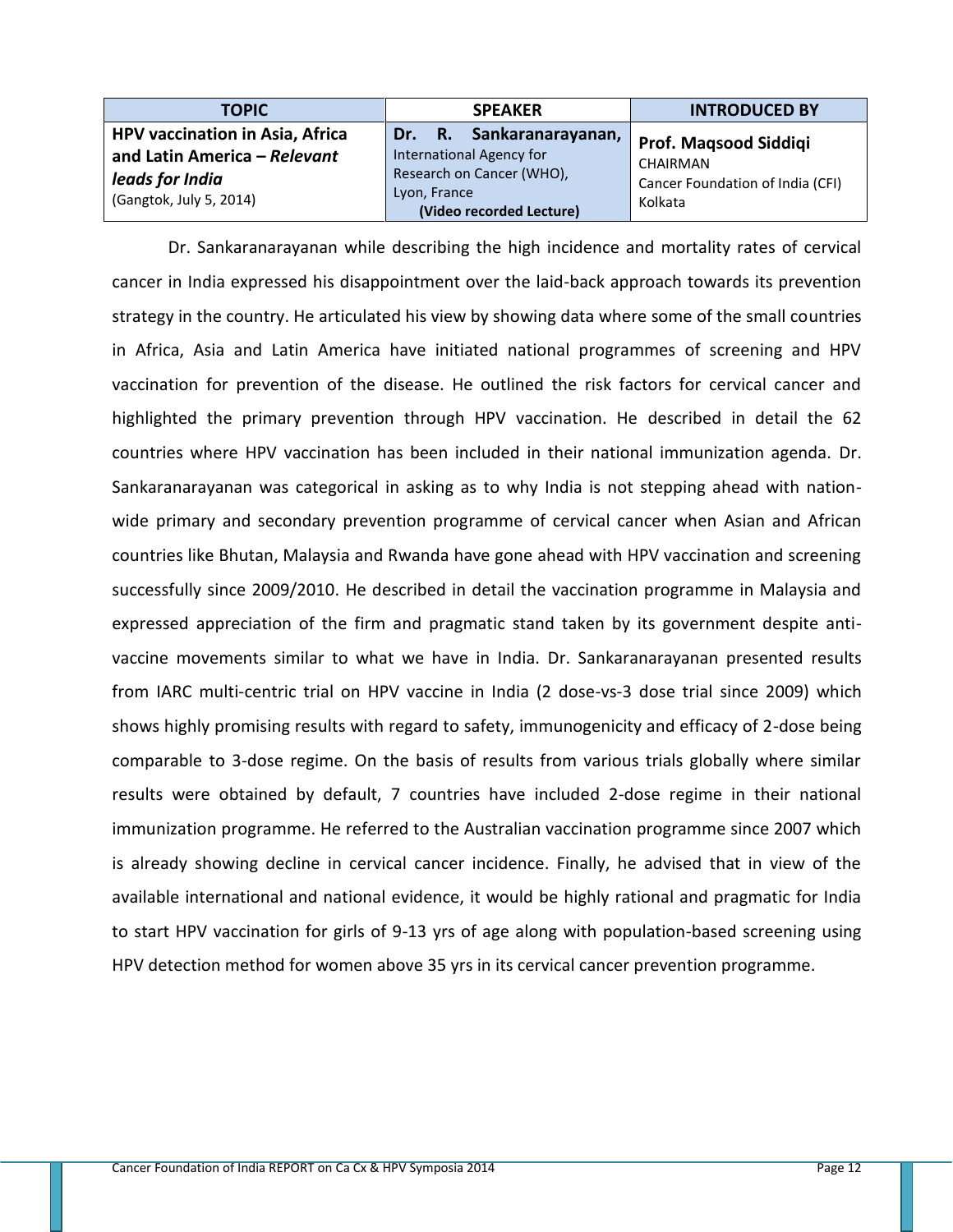| <b>PANEL DISCUSSION ON</b>                                   | <b>MODERATED BY</b>                                                                                  |
|--------------------------------------------------------------|------------------------------------------------------------------------------------------------------|
| Relevance of HPV vaccine in India<br>(Gangtok, July 5, 2014) | <b>Prof. Neerja Bhatla</b><br>Dept. Obs & Gyn.<br>All India Institute of Medical Sciences, New Delhi |

#### Panelists:

**Prof. G.K. Rath** of AIIMS, New Delhi, **Prof. Ravi Mehrotra,** ICPO (ICMR), Noida **Dr. Smita Joshi,** JCDC, Pune, **Dr. Eric Zomawia,** Govt. of Mizoram, Aizawl and **Dr. Yogesh Verma,** Medical Superintendent, STNM Hospital, Gangtok.

Prof. Bhatla requested each panelist to speak on the following topics and invited comments and questions from the audience. The topics were, Cervical Cancer – Magnitude of the problem, trends in cervical cancer incidence, implication of prevention programs in India. **(GKR)**, Methods for cervical cancer prevention. What are our choices? **(SJ),** why did screening take so long to set up? Will it ever succeed **(RM)**. Need for HPV vaccination, **(YV).** What are the presently accepted schedules? **(EZ)**, which age group/s? **(YV)**, what are the expected barriers and do we have solutions? **(EZ)**, Advantages of implementing 2-dose regimes? **(SJ)**, what will be the place of screening after HPV vaccination programs are in place? **(RM)**, which is more cost-effective, screening or vaccination? **(YV)**, which diseases will be prevented by HPV vaccination? **(GKR).** HPV vaccination in males, help or hindrance? **(SJ)**.

The short discourse by each panelist attracted comments from the participants in the meeting and resulted into a stimulating discussion covering a whole range of constructive and positive suggestions on the possibilities of launching cervical cancer prevention programmes in the country and particularly in NE states. While there was general agreement that sufficient background information is now available on the feasibility of a successful population-based HPV vaccination and screening of women to prevent cervical cancer in the country, suggestions were made by the participants which need to be simultaneously addressed with respect to the logistics of cold chain, challenges of compliance to multi-dose vaccination, socio-cultural barriers for screening of women, appropriate communication material for educating women and more importantly cost-effectiveness of screening and vaccination as a public health measure in India.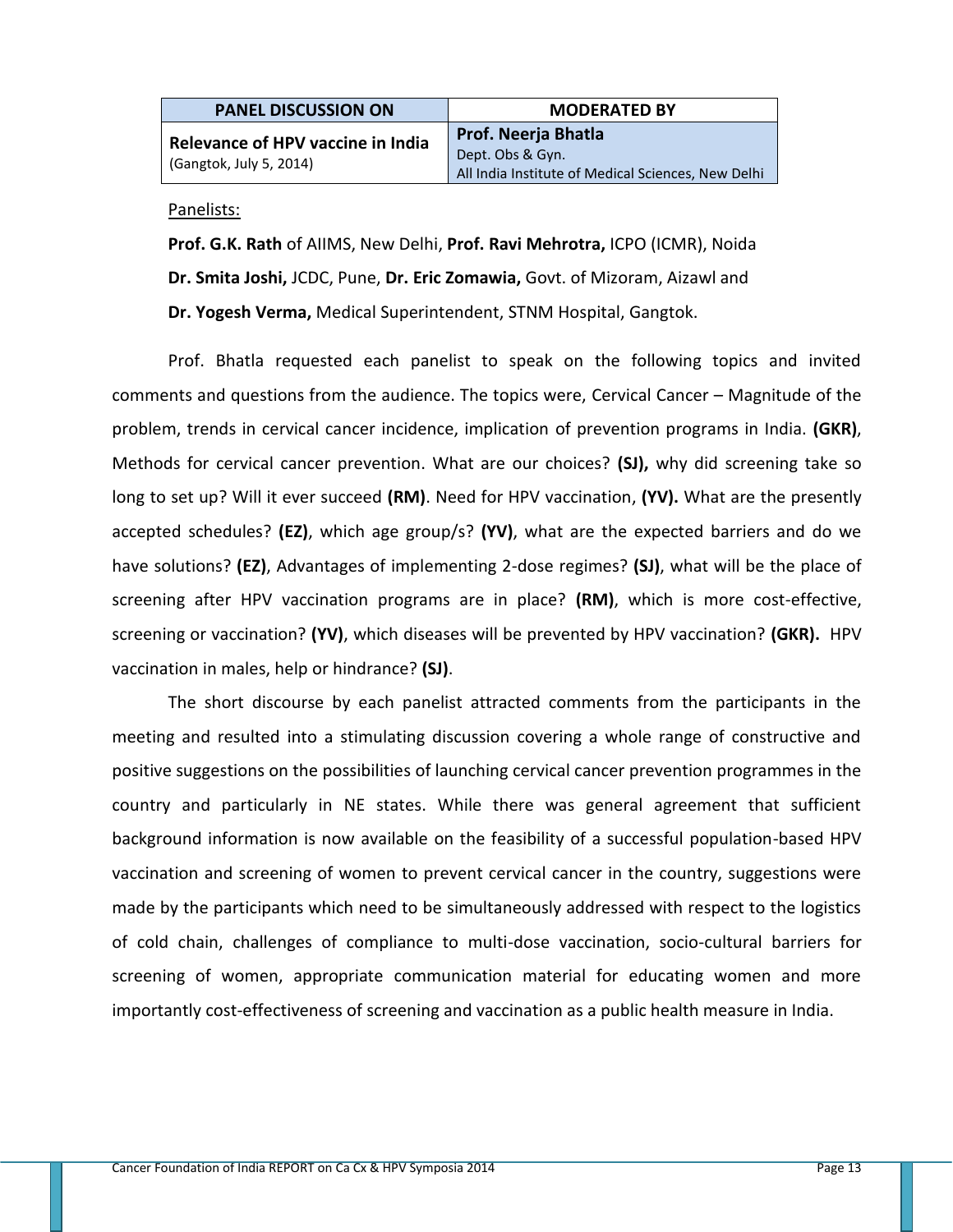| <b>TOPIC</b>                             | <b>SPEAKER</b>               | <b>CHAIRPERSON</b>              |
|------------------------------------------|------------------------------|---------------------------------|
|                                          | Dr. Partha S. Basu           | Dr. Rupinder Sekhon             |
| <b>Comparative Efficacy of Screening</b> | Head, Dept. of Gynecologic   | <b>Senior Consultant</b>        |
| <b>Methods for Cervical Cancer</b>       | Oncology,                    | Gynecologic Oncology.           |
| (Delhi, November 14, 2014)               | Chittaranjan National Cancer | Rajiv Gandhi Cancer Institute & |
|                                          | Institute, Kolkata           | Research Centre, Delhi          |

While HPV vaccination has emerged as preferred method for primary prevention of cervical cancer, the cervical screening of adult women would remain the core method of detection and treatment of pre-invasive and invasive cervical lesions. Dr Basu presented an excellent review on the efficacy of different methods of cervical screening. He initiated the discussion with analysis of Pap test (Papanicolaou Test) and its success in reducing the incidence and mortality (50 – 70 %) of cervical cancer in U.K. and North America. He however mentioned that when the Pap test was used for screening in Latin America and Sri Lanka, no reduction in mortality rates were observed. He attributed this to a low Sensitivity or efficiency of Pap test in picking up positive cases (20-60%) due to which repeated screening is needed as practiced in the West and is not possible in low resource countries. Dr. Basu then reviewed the work on VIA test (Visual inspection using Acetic acid) and termed it to be logistically suitable and most cost effective method for screening women in low resource countries for various reasons including that the test could done by trained nurse or even a health worker and is more sensitive than Pap test.

Since it is now well established that Human Papilloma virus (HPV) is a necessary cause of cervical cancer, Dr. Basu discussed data on the use of Hybrid Capture II test (HC-II) measuring DNA of 13 oncogenic HPV types, as a screening tool. The HC-II test shows a Sensitivity of more than 90 %. The cluster-randomized control study of Dr.Sankarnarayanan et al. in Barshi, Maharashtra, was described in detail where a comparison was made between VIA, Cytology (Pap test) and HC II test on 131,746 rural women of 30 – 59 yrs. Each test group consisted of more than 30,000 women. The hazard ratio for the detection of advanced cancer (stage II+) in the HPV-testing group was, 0.47 as compared to 0.75 and 1.04 in Cytology and VIA group respectively. The hazard ratio of Death from cervical cancer was 0.52 in HC II, 0.89 in cytology and 0.86 in VIA compared to 1.0 in control group showing a reduction of 50 % in mortality rates among women who were screened by HC II test, and no significant reductions were observed in the cytologic test group or in the VIA group. The described work thus showed that a single round of HPV testing significantly reduced the numbers of advanced cervical cancers and mortality from the disease.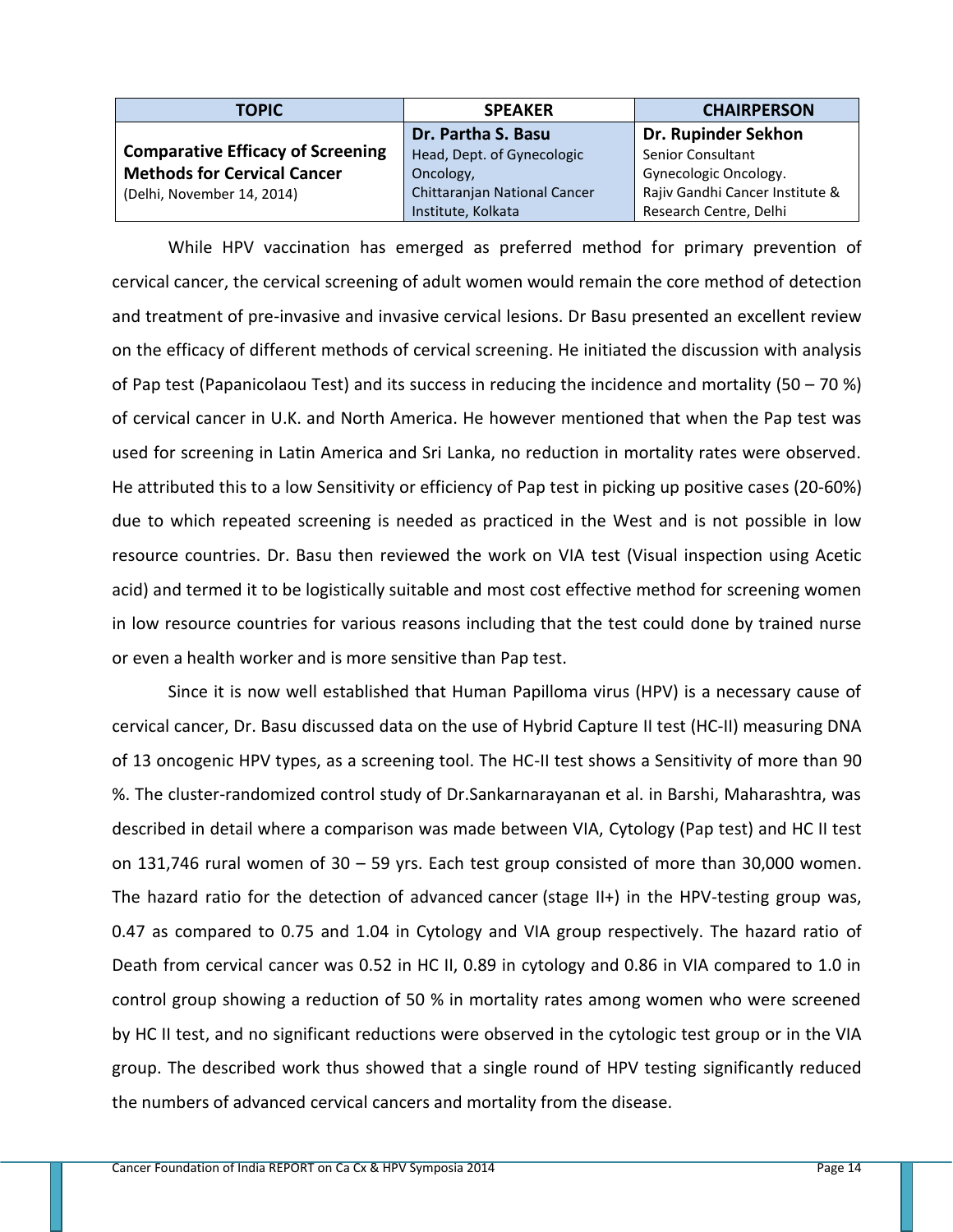Dr. Basu then discussed in detail his own recent work from a demonstration project in rural Bengal where 39,740 women were screened using HC II and VIA test to compare their accuracies in a population setting. The screen positivity was 7.1% for VIA and 4.7% for HC II, whereas the detection rate of CIN 3+ disease was significantly higher with HC II than VIA, 3.8 and 2.8 respectively. Sensitivities of VIA and HC II to detect 162 histology proven CIN 3+ lesions were found to be 67.9 and 91.2%, and specificities were 93.2 and 96.9 respectively. He therefore, recommended that triaging of VIA positive women with HC II test would considerably improve the positive predictive value of detecting CIN 3+ from 4.0 to 37.5 %. His work further demonstrated that screen positive women with follow up of colposcopy resulted in significant down-staging of cancer and more cancer were detected in stage I.

| <b>TOPIC</b>                                                          | <b>SPEAKER</b>                                                                                    | <b>CHAIRPERSON</b>                                                      |
|-----------------------------------------------------------------------|---------------------------------------------------------------------------------------------------|-------------------------------------------------------------------------|
| <b>HPV Vaccine and</b>                                                | Prof. Shalini Rajaram                                                                             | <b>Prof. V. Sridevi</b>                                                 |
| <b>Prevention of Cervical</b><br>Cancer<br>(Chennai, 9 December 2014) | Director Professor, Obstetrics &<br>Gynaecology,<br>Guru Teg Bahadur Hospital and<br>UCMS, Delhi, | Department of Surgical<br>Oncology, Cancer Institute<br>(WIA), Chennai. |

Prof. Shalini first described the epidemiology of cervical cancer in India and attributed the reported decrease in incidence of the disease mainly to changing life style and literacy among women. Although agreeing with the necessity of population based cervical screening of 30+ women and its cost effectiveness, she expressed her reservation on the logistics of its implementation and the motivation of women to come for screening. She described the work in Australia where after implementation of nation-wide HPV vaccination programme, there is significant decrease in women seeking invasive procedures like LEEP, cryotherapy and colposcopic biopsy. Prof. Shalini strongly recommended the inclusion of HPV vaccine for 9-13 yrs old girls in the UIP, referring to the acceptance of HPV vaccination by Indian Academy of Pediatrics (IAP) and FOGSI. As regards the high cost of vaccine, she recommended that the government of India should avail the facility under GAVI to receive each dose of vaccine at US\$ 5, as has been done in many low and middle income countries to initiate HPV vaccination programmes.

Prof Shalini then presented the background information on the structure of HPV and molecular mechanism of its infection before discussing the production of vaccine using recombinant technology and prevention of HPV infection by the prophylactic HPV vaccine. She followed it up with a detailed description of the Phase III efficacy and safety studies, immunobridging and 2-dose/3-dose Costa Rica studies. In conclusion, Prof. Shalini emphatically stated that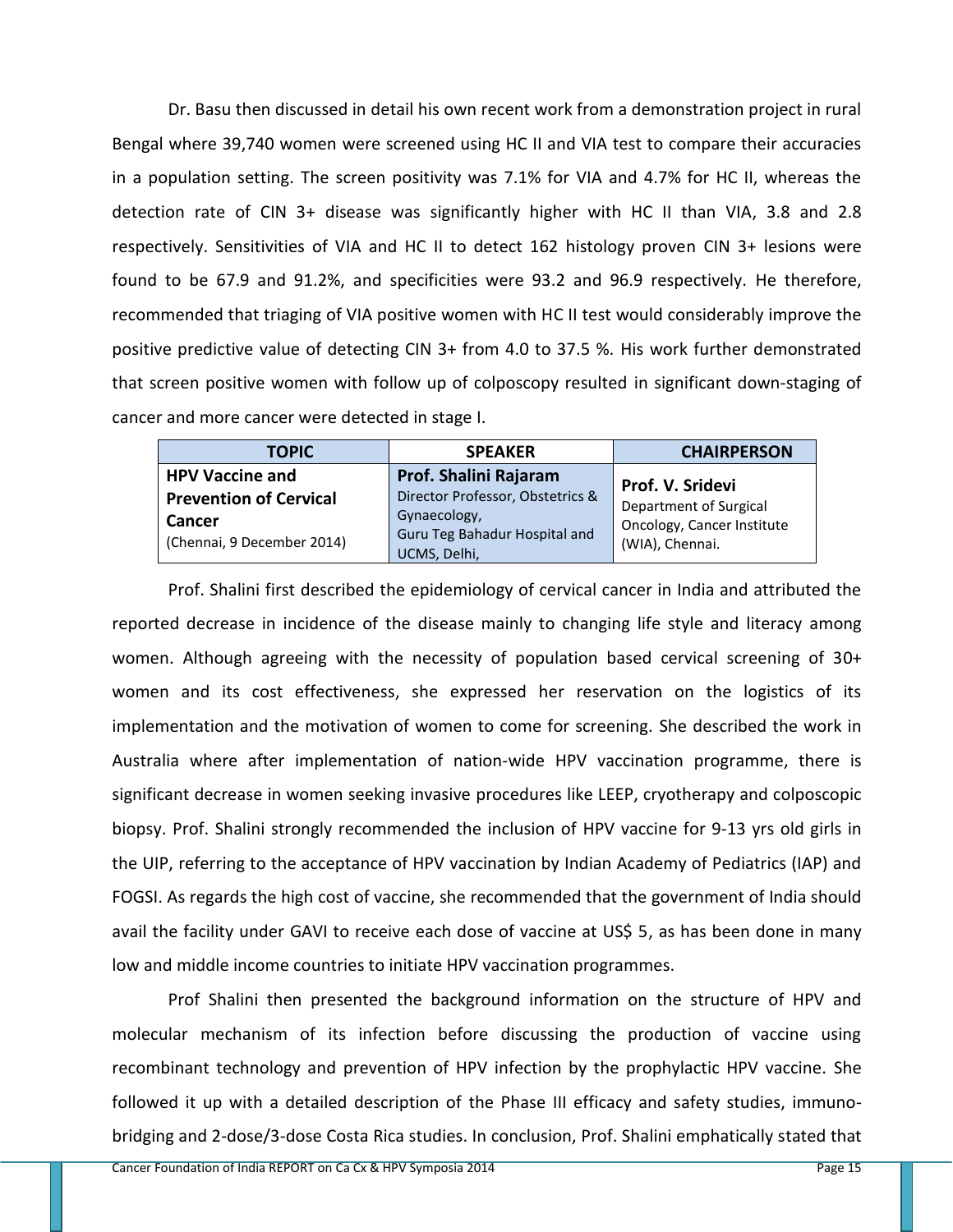HPV vaccines are safe with no causal relationship with the SAEs, these are highly immunogenic and sustained serum antibody responses for years, provide partial cross-protection against phylogenetically-related non-vaccine types and stated that to date there are no signs of waning protection.

## **WHAT THE EXPERTS SAID – QUOTABLE QUOTES**

### **On HPV vaccination**

"The government is also aware of the fact that a good and effective vaccine that is HPV vaccination is available and can be very useful in prevention of cervical cancer if administered in the proper stipulated time".

### **Dr. Kumar Bhandari**

*DG cum Secretary Department of Health Care, Human Services and Family Welfare, Govt. of Sikkim, Gangtok*

"HPV vaccination is an important complimentary strategy. Formative studies and demonstration studies have documented good acceptability and feasibility. The 2 dose regimens have great potential to decrease cost and improve compliance but misconceptions must be cleared and awareness improved among the population at large".

### **Prof. Neerja Bhatla**

*Dept. Obstetrics & Gynecology, All India Institute of Medical Sciences, New Delhi*

"The already conducted clinical trials indicate that HPV vaccine is safe and it is efficacious in preventing HPV infection in HPV naïve women and it prevents HPV 16 & 18 related cervical precancer lesions…..The vaccines are well accepted and they do not result in severe adverse events such as death which are attributable to vaccination and they are safe".

"There is a pressing need in India to introduce cervical cancer control measures as India is the largest contributor of cervical cancer burden in the world".

### **Dr. R. Sankaranarayanan,**

*International Agency for Research on Cancer (WHO), Lyon, France* 

"FOGSI tries to help in various government programmes. We try to integrate the reproductive health services for empowering adolescents with information about primary cervical cancer prevention….. We have a very encouraging feedback from students and currently we have sensitized over 40000 students and we have vaccinated about 10,000".

> **Dr. Suchitra Pandit,** *President,*

*Federation of Gynecological Societies of India (FOGSI)*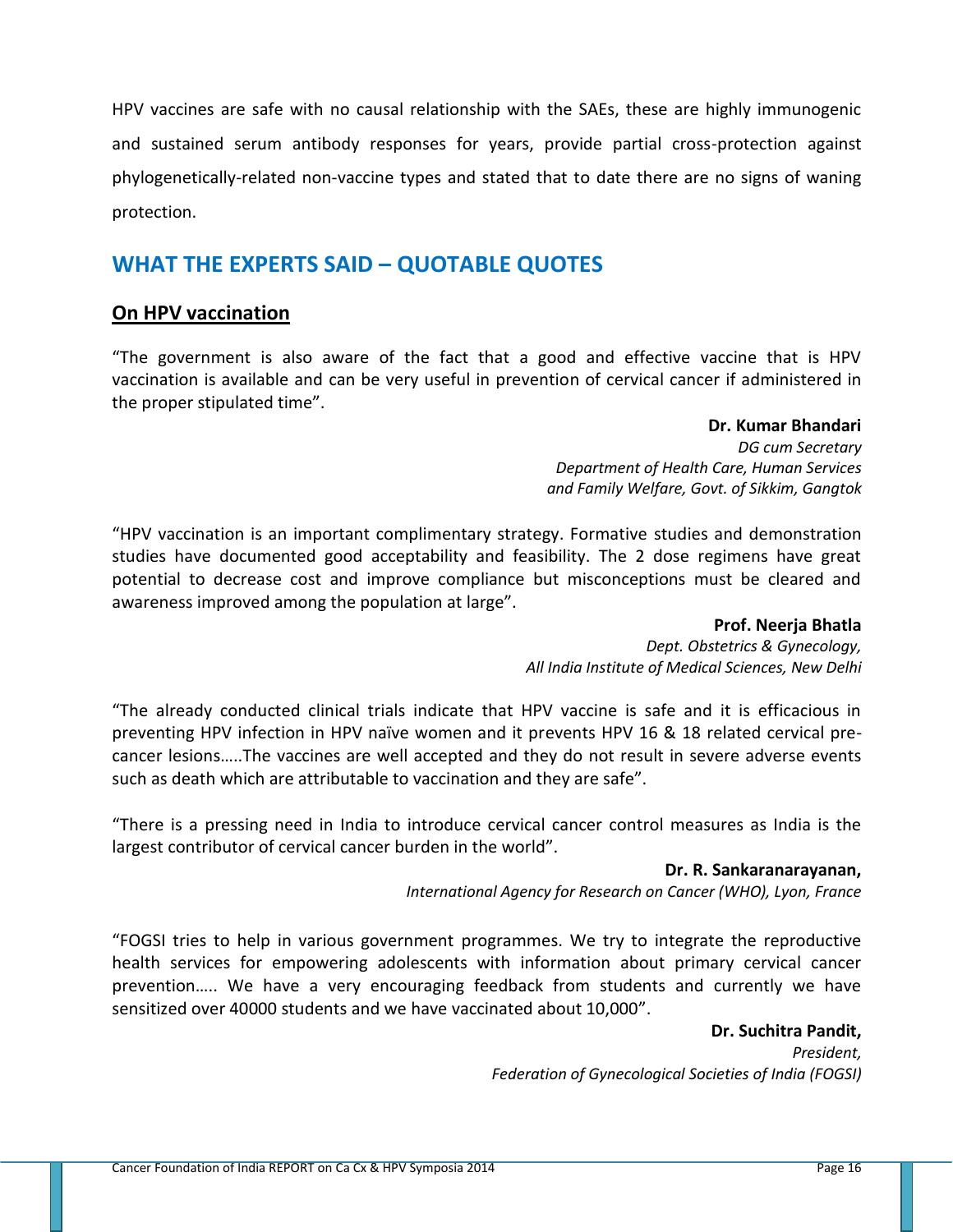"When it comes to the HPV vaccine, besides targeting the young people you have to target the parents because most of the misgivings, I find people I speak to, come from the parents and sometimes from the women in the household".

> **Ms. Harmala Gupta** *Cansupport, New Delhi*

"Cancer Foundation of India very strongly feels that it is time that the government should have a fresh look on the question of introducing HPV vaccination of girls under the public Health care delivery system".

### **Prof. Maqsood Siddiqi**

*Chairman, Cancer Foundation of India, Kolkata*

"HPV vaccine could be one of the potential candidates in coming days when we will talk about the adolescent health or when we talk about improving the school health system in the country".

> **Dr. Ajay Khera** *DC, Ch & Immunization, National Health Mission, Govt. of India, New Delhi*

"I am with you people and I think that the vaccine will be earliest to be put in UIP but any state asking me as a technical adviser, I am telling them to use the vaccine".

> **Dr. Jagdish Prasad** *Director General of Health Services, Government of India Ministry of Health & Family Welfare, New Delhi*

"In primary prevention, we have to think about the vaccination for HPV and good ages are 9 to 13 years, 10 years onwards yes, and a good sound IEC, sexual health education which focuses especially the school children, the adolescents who will be in the school that time".

> **Dr. Jerard M Selvam** *Programme Officer, Non-Communicable Diseases, Department of Health, Tamil Nadu, Chennai*

"HPV prevalence rate does seem to be varying in different parts of the country, However 16 & 18 types still predominate and this is something which is striking and the uniform prevalence rate across different age group".

> **Prof. T. Rajkumar,**  *Head, Deptt. of Molecular Oncology, Cancer Institute (WIA), Chennai*

"Why should we do a secondary prevention, why should we wait for changes to occur and then pick it up and prevent cervical cancer from occurring? Yes this may be cost effective but...we need to look into more cost effective vaccines, less expensive vaccines which we should be working on.

### **Prof. Shalini Rajaram**

*Deptt. of Obs & Gyn, Guru Tegh Bahadur Hospital and UCMS, Delhi*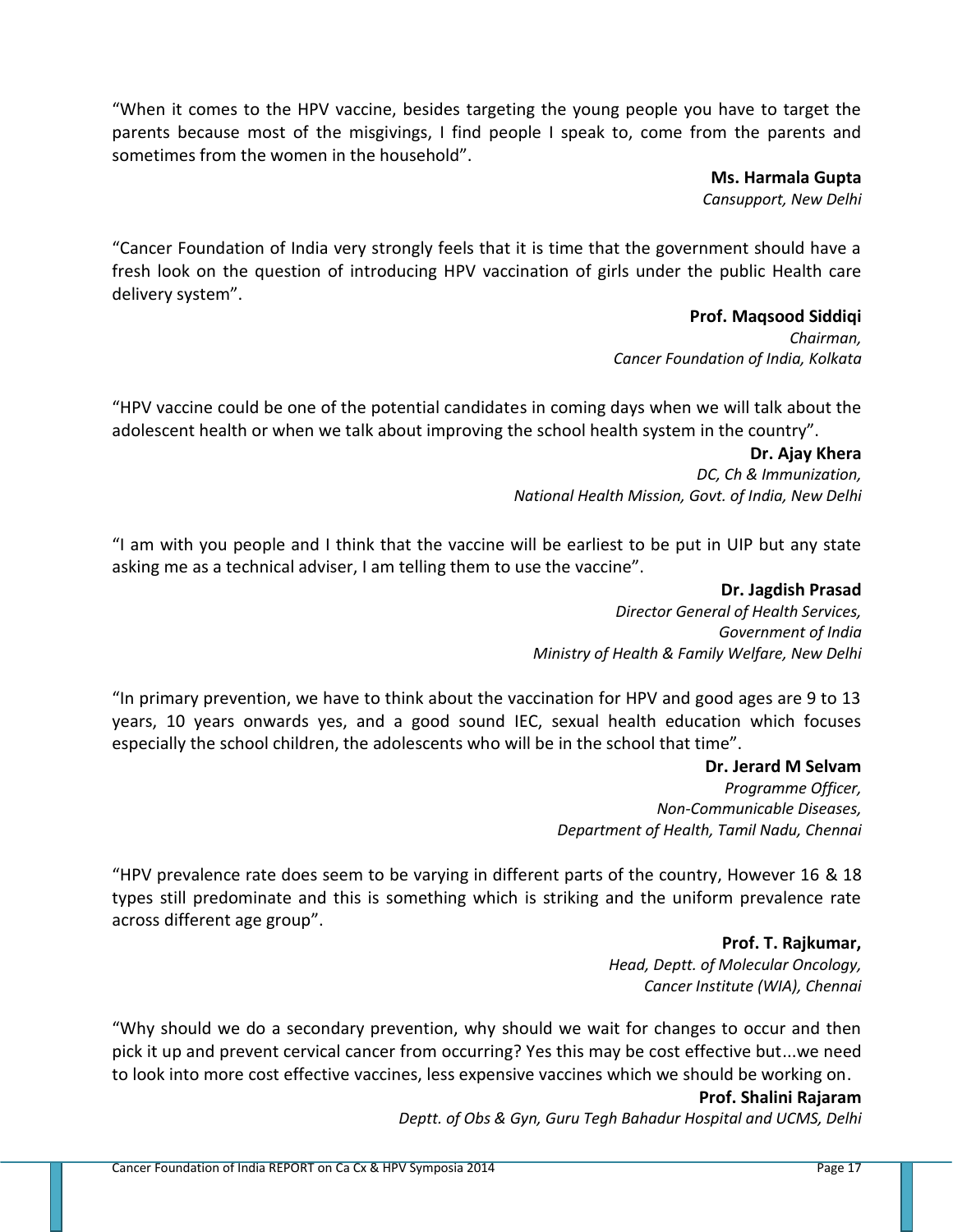### **On Cervical Screening**

"Cervical Cancer continues to be a major problem and we have no effective national programme possible for cervical cancer screening, the coverage has been abysmally poor 5% in urban and 2% in rural areas. Addition of HPV vaccine will lead to comprehensive cervical cancer control with additional protection against other diseases as well".

### **Prof. Neerja Bhatla**

*Dept. Obstetrics & Gynecology, All India Institute of Medical Sciences, New Delhi*

"A simple integration of vaccinating 11 or 12 year old girls and providing a single HPV screen at age 35 for example could be a very pragmatic way of preventing substantial cervical cancer burden in low and middle income countries in a cost-effective manner".

### **Dr. R. Sankaranarayanan,**

*International Agency for Research on Cancer (WHO), Lyon, France* 

"Choose whatever method suits, it may be VIA or it may be HPV testing, but make a beginning. What is important is to develop the infrastructure. The infrastructure of recalling women, for treatment of screen detected positive cases, and the monitoring of the programme".

"Cervical cancer screening is one of the most cost effective health interventions almost as cost effective as providing clean water to prevent diarrheal diseases".

> **Dr. Partha Basu,** *Head, Gynecologic Oncology, Chittaranjan National Cancer Institute, Kolkata*

"This is a World Bank funded project and this (cervical screening) is one of the core activity under the project….The screening has been very promising. However, we have challenges and concerns in the field of follow-up of the screened positive patients. We have so far screened 67,00,000 women in Tamil Nadu in the target age population of 30-60 and the positivity rate was 3.87 which is 2.62 lakh people found positive in the initial screening"

> **M.S.Shanmugam, IAS** *Project Director, Tamil Nadu Health Systems Project, Government of Tamil Nadu, Chennai.*

"Vaccination programme should follow effective screening programme to start with. We cannot start up vaccination program without an effective screening programme it can be parallel after sometime, after we have an established a good screening programme then probably it can become parallel".

> **Padmabhushan Prof. Dr. V. Shanta** *Executive Chairman Cancer Institute (WIA), Chennai*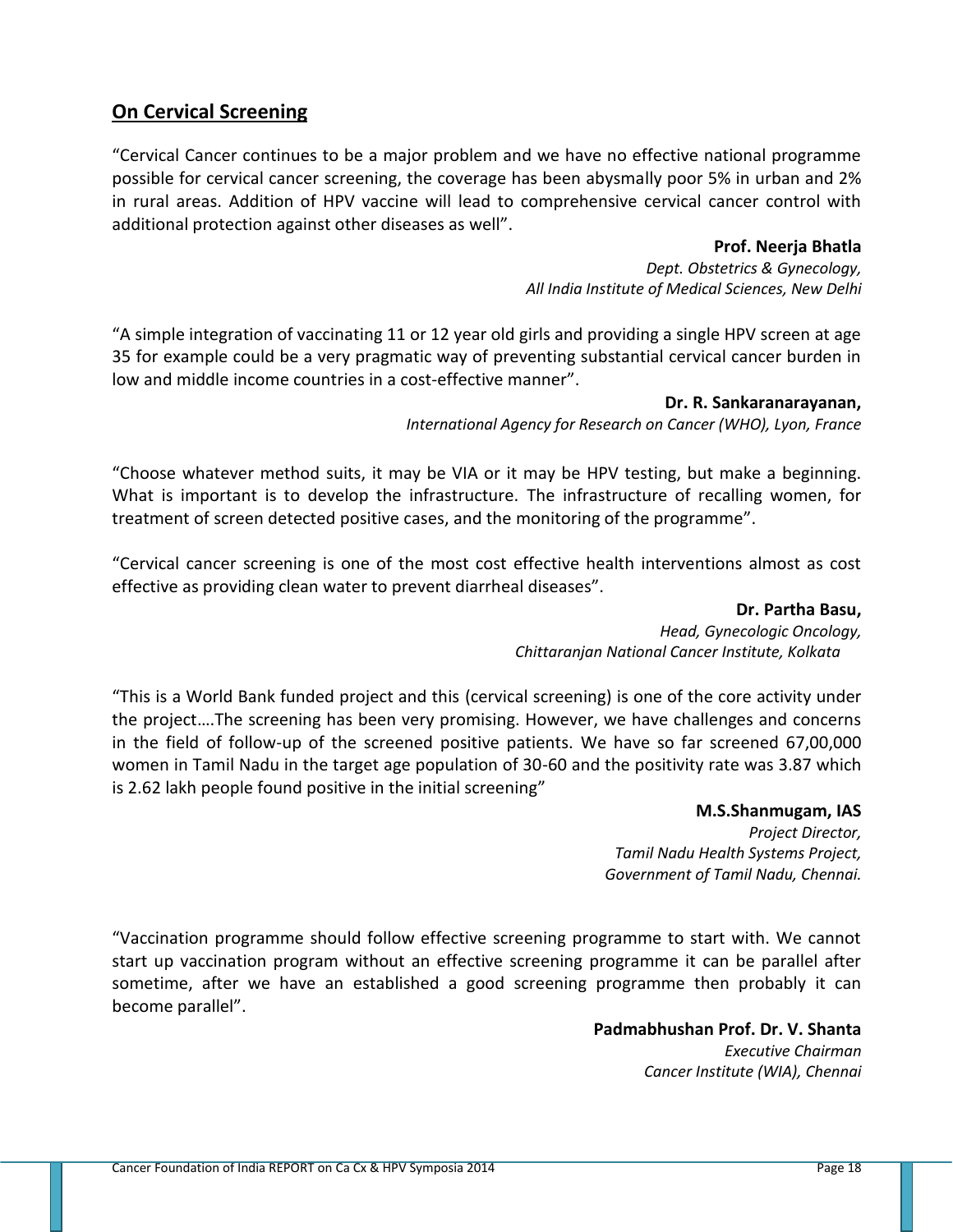### **KEY MESSAGES AND RECOMMENDATIONS**

The 3 roundtables provided a unique opportunity to 24 experts of preeminence in the field of cervical cancer prevention and public health to deliberate on the Indian and global data on HPV vaccination of girls and cervical screening of women in the context of cervical cancer control in India. The discussions were enriched with the presence of more than 110 invited stakeholders representing policy makers from central and state governments, national and international NGOs and specialists from leading medical institutions in the country. The deliberations greatly helped in putting the relevance and importance of HPV vaccination in right perspective before the participants including the policy makers. There were also stimulating discussions on recent results from India on the efficacy of different methods of cervical screening.

As an outcome of the roundtables several important messages and recommendations have emerged to develop a comprehensive strategy to prevent and control cervical cancer incidence and mortality rates in India. The key messages and recommendation are listed below.

### *A comprehensive cervical cancer programme must have the following components:*

- *Educating women on the risk of the disease using appropriately designed communication material*
- *HPV vaccination of 9-13 yrs old girls with proper consent of their parents*
- *Develop population based cervical screening programmes with high coverage for 30+ women using VIA and/or HC II tests*
- *Cervical screening of women must be linked to treatment.*

### *HPV vaccination to 9-13 yrs old girls is an effective and safe method for primary prevention of cervical cancer in India*

- $\checkmark$  HPV vaccines are safe with no causal relationship with the SAEs. These are highly *immunogenic and sustained serum antibody responses for several years and provide partial cross-protection against phylogenetically-related non-vaccine types.*
- *Since more than a 120 countries have licensed HPV vaccine and more than 170 million doses have been administered worldwide, the safety of the vaccine is already established.*